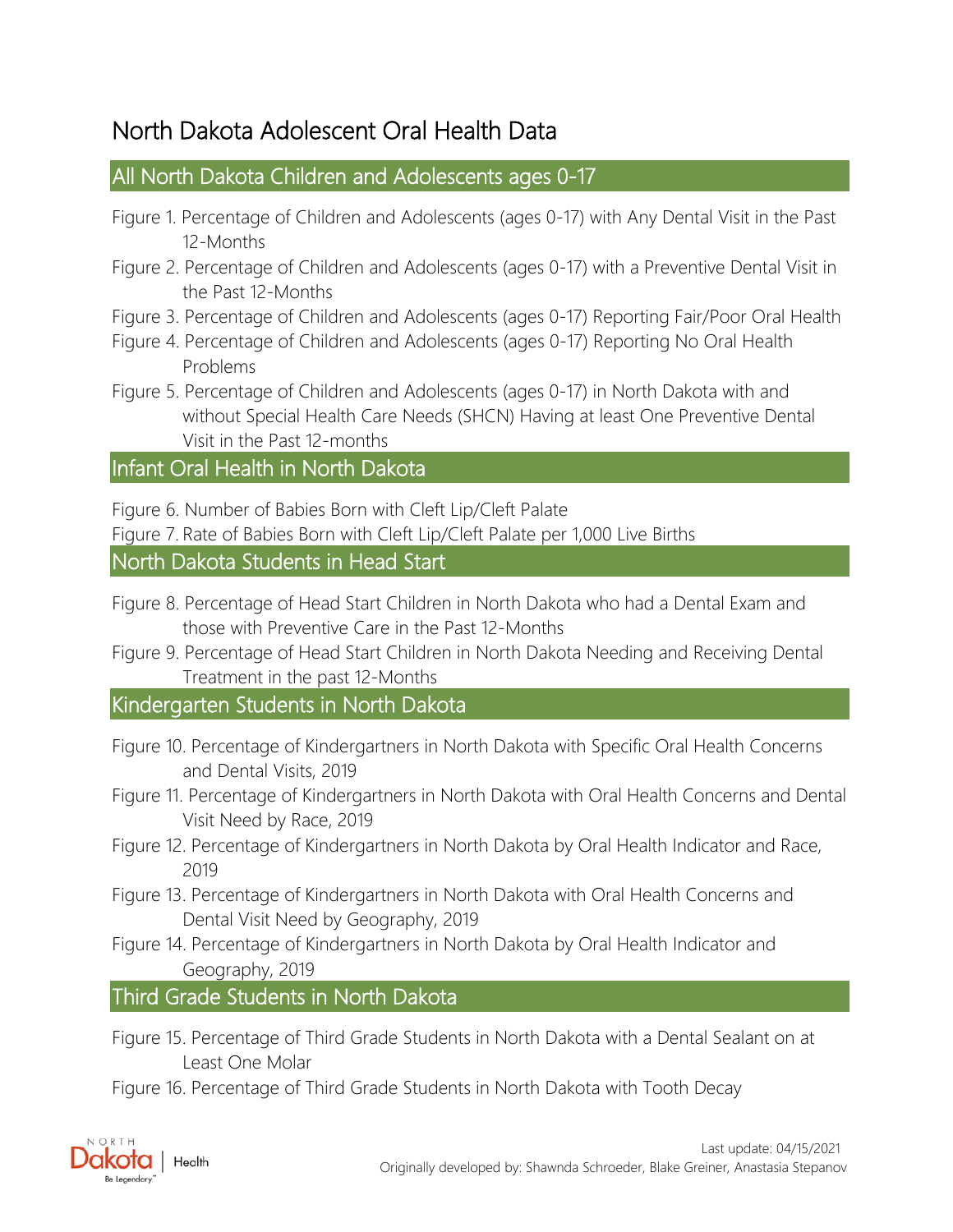[Figure 17. Percentage of Third Grade Students in North Dakota in Need of Treatment and with](#page-14-0)  [Preventive Visits](#page-14-0)

[Figure 18. Percentage of Third Grade Students in North Dakota with Decay Experience by Race](#page-14-1)

[Figure 19. Percentage of Third Grade Students in North Dakota with Untreated Decay by Race](#page-15-0)

[Figure 20. Percentage of Third Grade Students in North Dakota with Rampant Decay by Race](#page-15-1)

[Figure 21. Percentage of Third Grade Students in North Dakota with Dental Sealant\(s\) by Race](#page-16-0)

- [Figure 22. Percentage of Third Grade Students in North Dakota with Need for Early and/or](#page-16-1)  [Urgent Dental Care by Race](#page-16-1)
- Figure 23. Percentage of Third Grade Students in North Dakota with Need for Urgent Dental Care [by Race](#page-17-0)
- Figure 24. Percentage of Third Grade Students in North Dakota who **Have Their Own** [Toothbrush by Race](#page-17-1)

Figure 25. Percentage of Third Grade Students in North Dakota who **Brushed Their Teeth** [Today by Race](#page-18-0)

- Figure 26. Percentage of Third Grade Students in North Dakota who Flossed Their Teeth [Today by Race](#page-18-1)
- Figure 27. Percentage of Third Grade Students in North Dakota who have Ever Been to the [Dentist by Race](#page-19-0)
- Figure 28. Percentage of Third Grade Students in North Dakota who Drink Pop Daily by Race, [2018](#page-19-1)
- [Figure 29. Percentage of Third Grade Students in North Dakota with Decay Experience](#page-20-0) by [Geography](#page-20-0)
- [Figure 30. Percentage of Third Grade Students in North Dakota with Untreated Decay](#page-20-1) by [Geography](#page-20-1)
- [Figure 31. Percentage of Third Grade Students in North Dakota with Rampant Decay](#page-21-0) by [Geography](#page-21-0)
- Figure 32. Percentage of Third Grade Students in North Dakota with **Dental Sealant(s)** by [Geography](#page-21-1)
- Figure 33. Percentage of Third Grade Students in North Dakota with Need for Early and/or [Urgent Dental Care](#page-22-0) by Geography
- Figure 34. Percentage of Third Grade Students in North Dakota with Need for Urgent Dental Care [by Geography](#page-22-1)
- Figure 35. Percentage of Third Grade Students in North Dakota who Have Their Own [Toothbrush by Geography](#page-23-0)
- Figure 36. Percentage of Third Grade Students in North Dakota who **Brushed Their Teeth** [Today by Geography](#page-23-1)
- Figure 37. Percentage of Third Grade Students in North Dakota who Flossed Their Teeth [Today by Geography](#page-24-0)
- Figure 38. Percentage of Third Grade Students in North Dakota who have Ever Been to the [Dentist by Geography](#page-24-1)

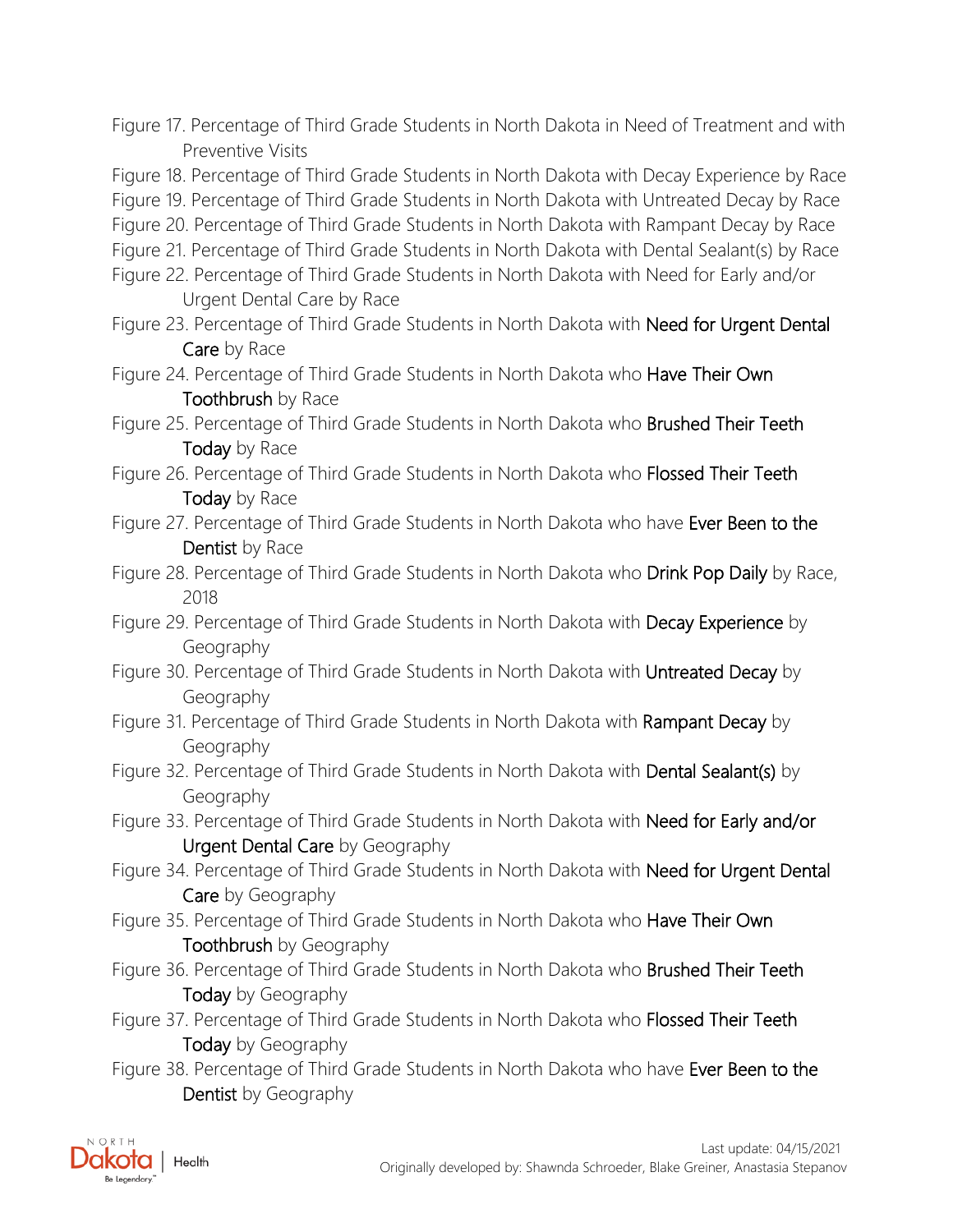## [North Dakota Youth Grades 7-8 and 9-12](#page-25-0)

- [Figure 39. Percentage of Youth Grades 7-8 and 9-12 in North Dakota Reporting any Dental](#page-25-1)  [Visit in the Past 12-Months](#page-25-1)
- [Figure 40. Percentage of Youth Grades 7-8 and 9-12 in North Dakota Reporting use of](#page-25-2)  [Chewing Tobacco, Snuff or Dip in the Past 30-Days](#page-25-2)

[Figure 41. Percentage of Youth Grades 9-12 in North Dakota Reporting One or More Cavities](#page-26-0) [North Dakota Medicaid-Enrolled Youth \(ages 0-21\)](#page-26-1)

- [Figure 42. Percentage of North Dakota Medicaid-enrolled Children \(ages 0-21\) with Any](#page-26-2)  [Dental Visit, Preventive Visit, or Treatment-based Visit in the past 12-months](#page-26-2)
- [Figure 43. Percentage of Medicaid-enrolled Children \(ages 0-21\) with Any Dental Visit](#page-27-0) in the [past 12-months](#page-27-0)
- [Figure 44. Percentage of Medicaid-enrolled Children \(ages 0-21\) with a Preventive Visit](#page-27-1) in the [past 12-months](#page-27-1)
- [Figure 45. Percentage of Medicaid-enrolled Children \(ages 0-21\) with a Treatment-based Visit](#page-28-0) [in the past 12-months](#page-28-0)
- [Figure 46. Percentage of Medicaid-enrolled Children \(ages 0-21\) Receiving a Dental Sealant](#page-28-1)  [on a Permanent Molar Tooth](#page-28-1)
- [Figure 47. Percentage of Medicaid-eligible Children \(ages 0-21\) Receiving Oral Health Services](#page-29-0)  [Provided by a Non-Dentist Provider](#page-29-0)
- [Figure 48. Total Number of North Dakotans \(ages 0-21\) Eligible for Early and Periodic](#page-29-1)  [Screening, Diagnostic and Treatment \(EPSDT\) for 90 Continuous Days](#page-29-1)

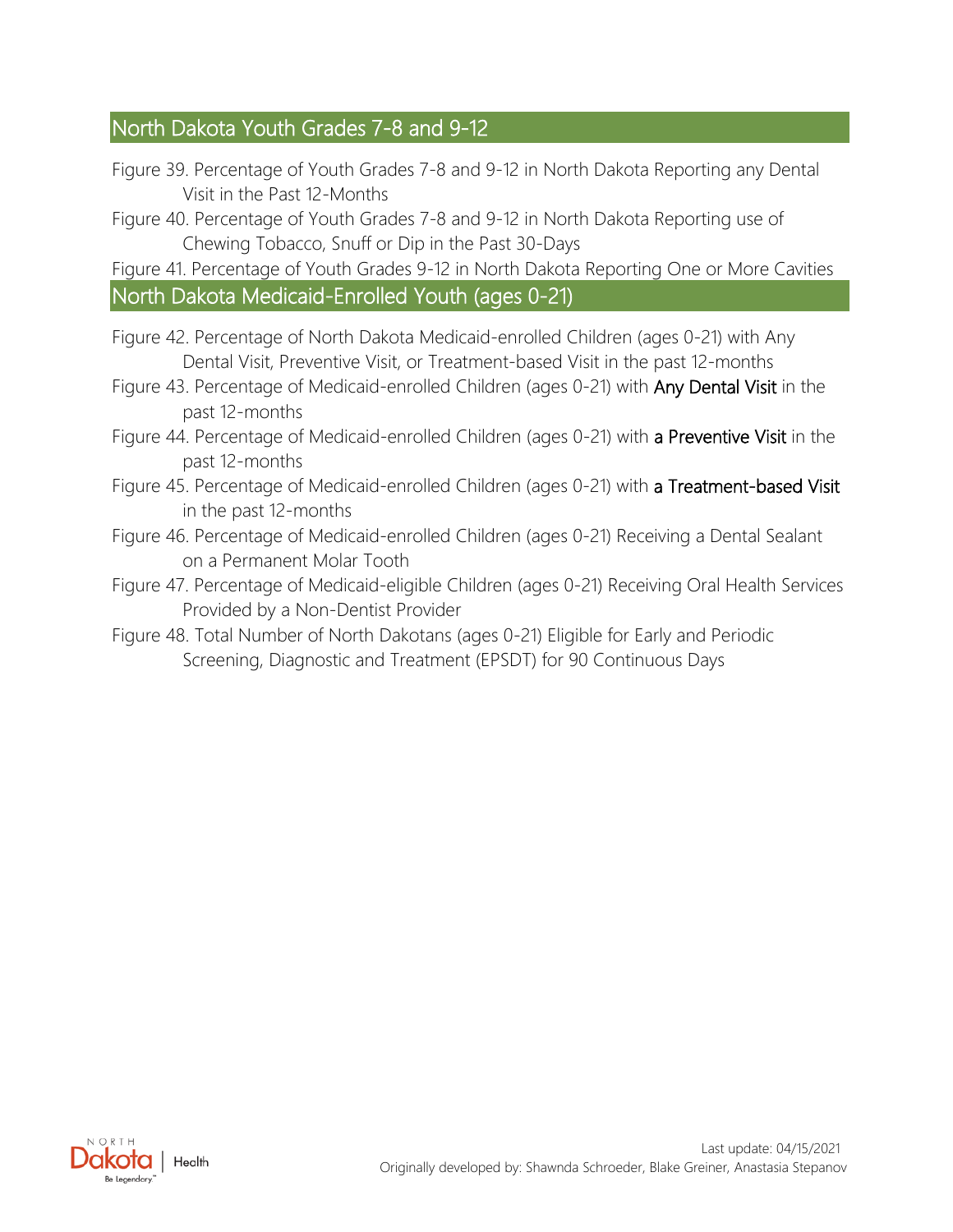## <span id="page-3-0"></span>All North Dakota Children and Adolescents ages 0-17



<span id="page-3-1"></span>Figure 1. Percentage of Children and Adolescents (ages 0-17) with Any Dental Visit in the Past 12-Months

Data source: National Survey of Children's Health \*No data available for 2012 and 2019

#### <span id="page-3-2"></span>Figure 2. Percentage of Children and Adolescents (ages 0-17) with a Preventive Dental Visit in the Past 12-Months



Data source: National Survey of Children's Health \*No data available for 2012 and 2019

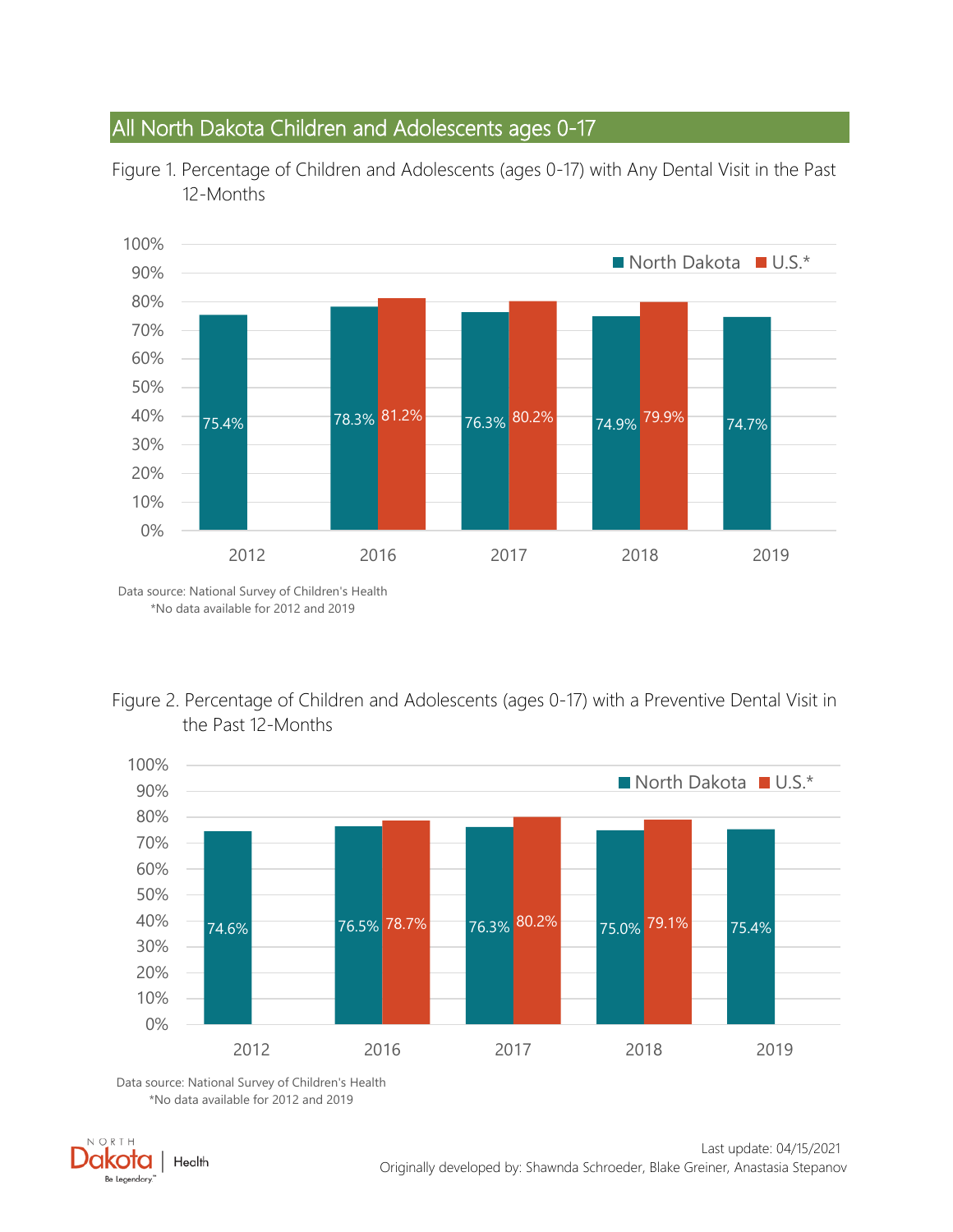

<span id="page-4-0"></span>Figure 3. Percentage of Children and Adolescents (ages 0-17) Reporting Fair/Poor Oral Health

Data source: National Survey of Children's Health \*No data available for 2012 and 2019

<span id="page-4-1"></span>



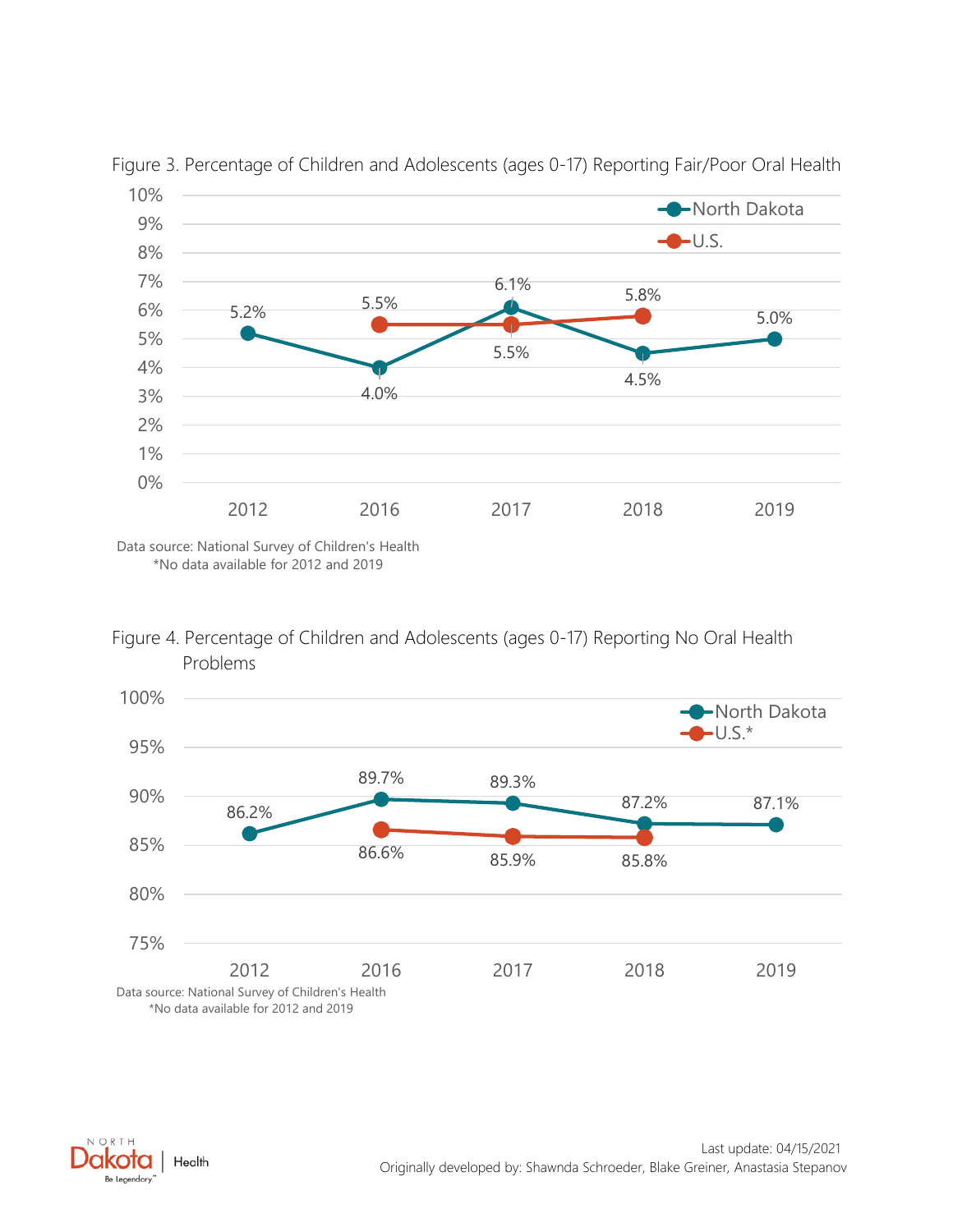Figure 5. Percentage of Children and Adolescents (ages 0-17) in North Dakota with and without Special Health Care Needs (SHCN) Having at least One Preventive Dental Visit in the Past 12-months

<span id="page-5-0"></span>

Data source: National Survey of Children with Special Health Care Needs

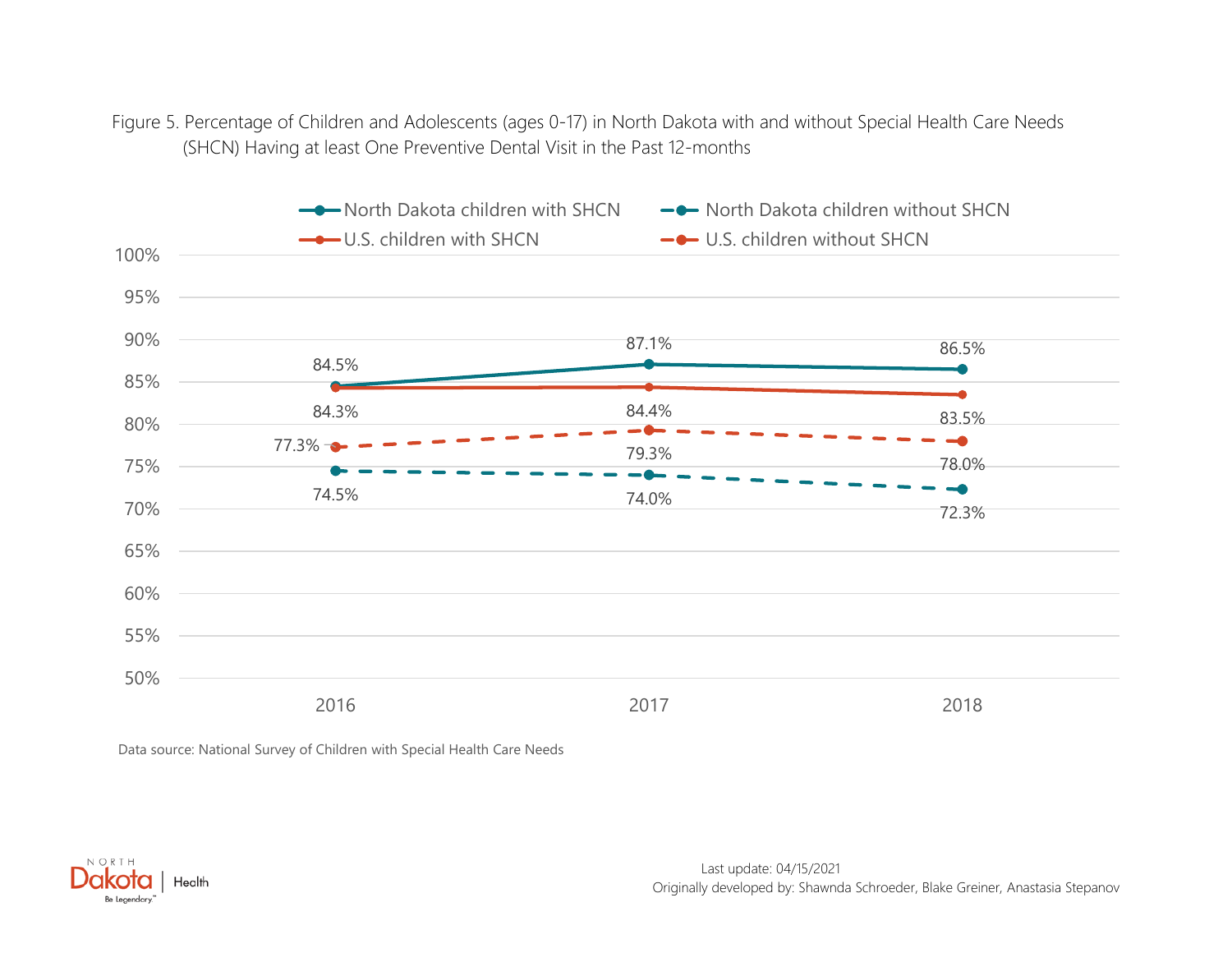## <span id="page-6-0"></span>Infant Oral Health in North Dakota



<span id="page-6-1"></span>Figure 6. Number of Babies Born with Cleft Lip/Cleft Palate

Data source: Vital Records



<span id="page-6-2"></span>Figure 7. Rate of Babies Born with Cleft Lip/Cleft Palate per 1,000 Live Births

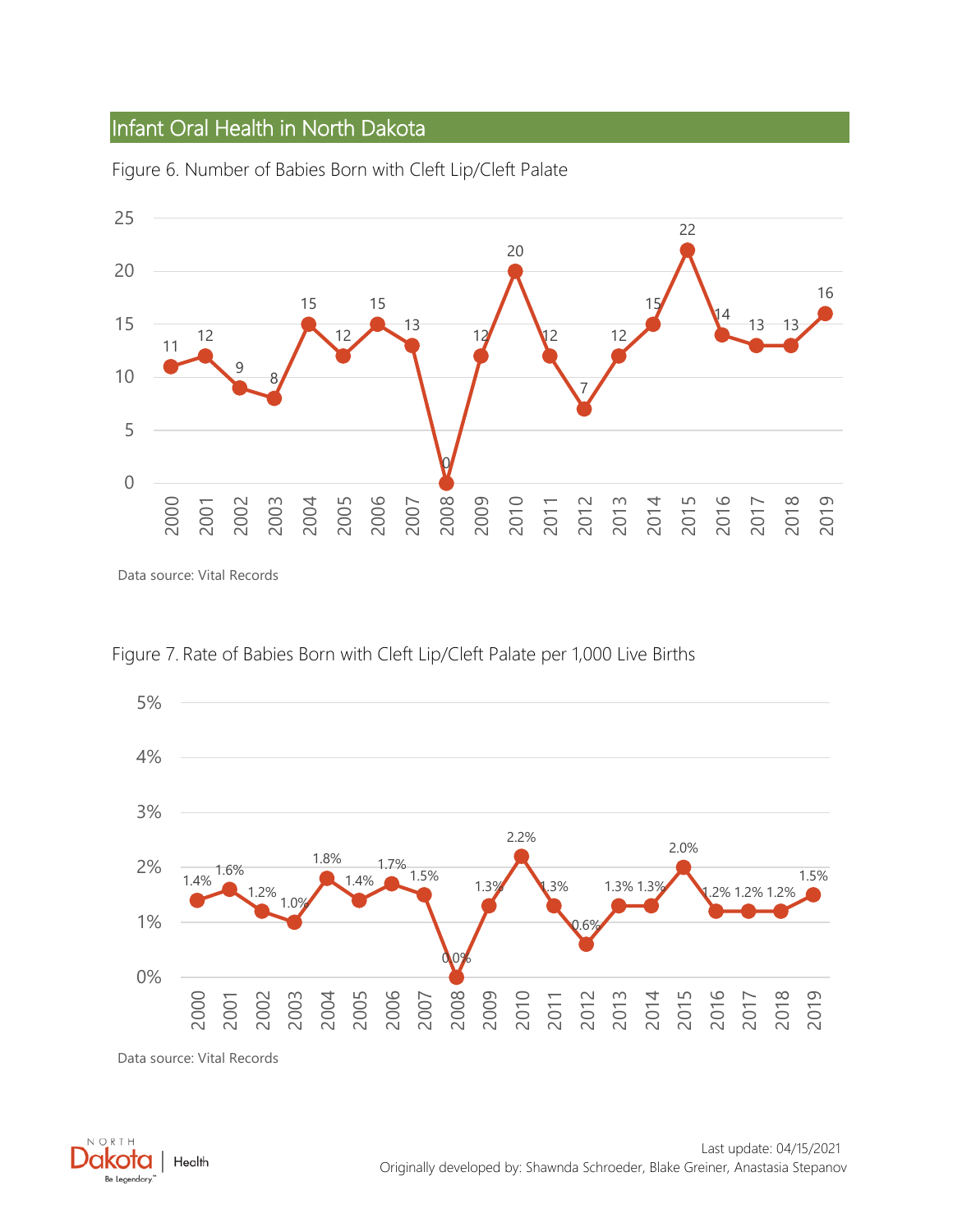### <span id="page-7-0"></span>North Dakota Students in Head Start

<span id="page-7-1"></span>Figure 8. Percentage of Head Start Children in North Dakota who had a Dental Exam and those with Preventive Care in the Past 12-Months



Data source: North Dakota Head Start Program Information Report

<span id="page-7-2"></span>



Data source: North Dakota Head Start Program Information Report

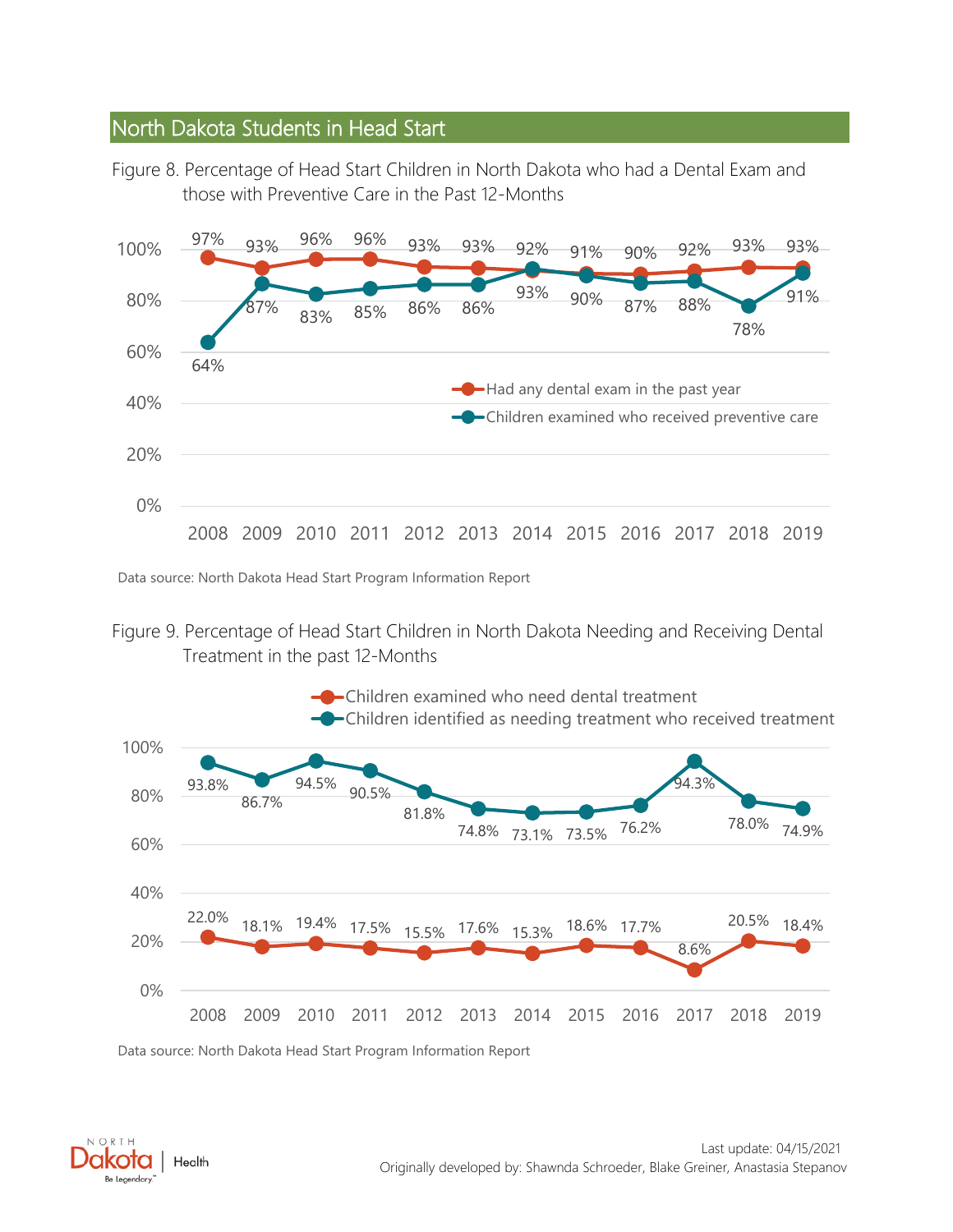## <span id="page-8-0"></span>Kindergarten Students in North Dakota

<span id="page-8-1"></span>Figure 10. Percentage of Kindergartners in North Dakota with Specific Oral Health Concerns and Dental Visits, 2019



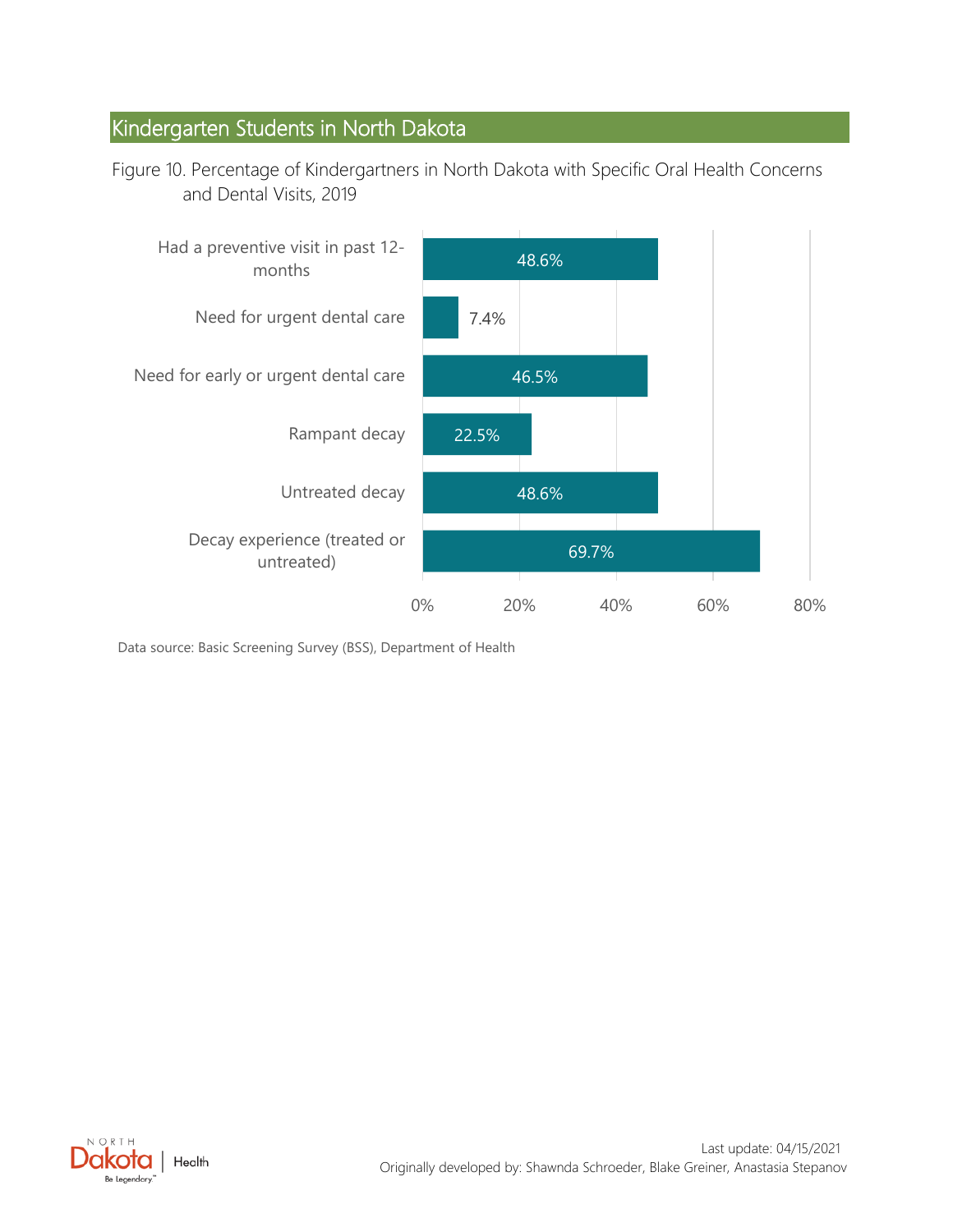<span id="page-9-0"></span>

Figure 11. Percentage of Kindergartners in North Dakota with Oral Health Concerns and Dental Visit Need by Race, 2019

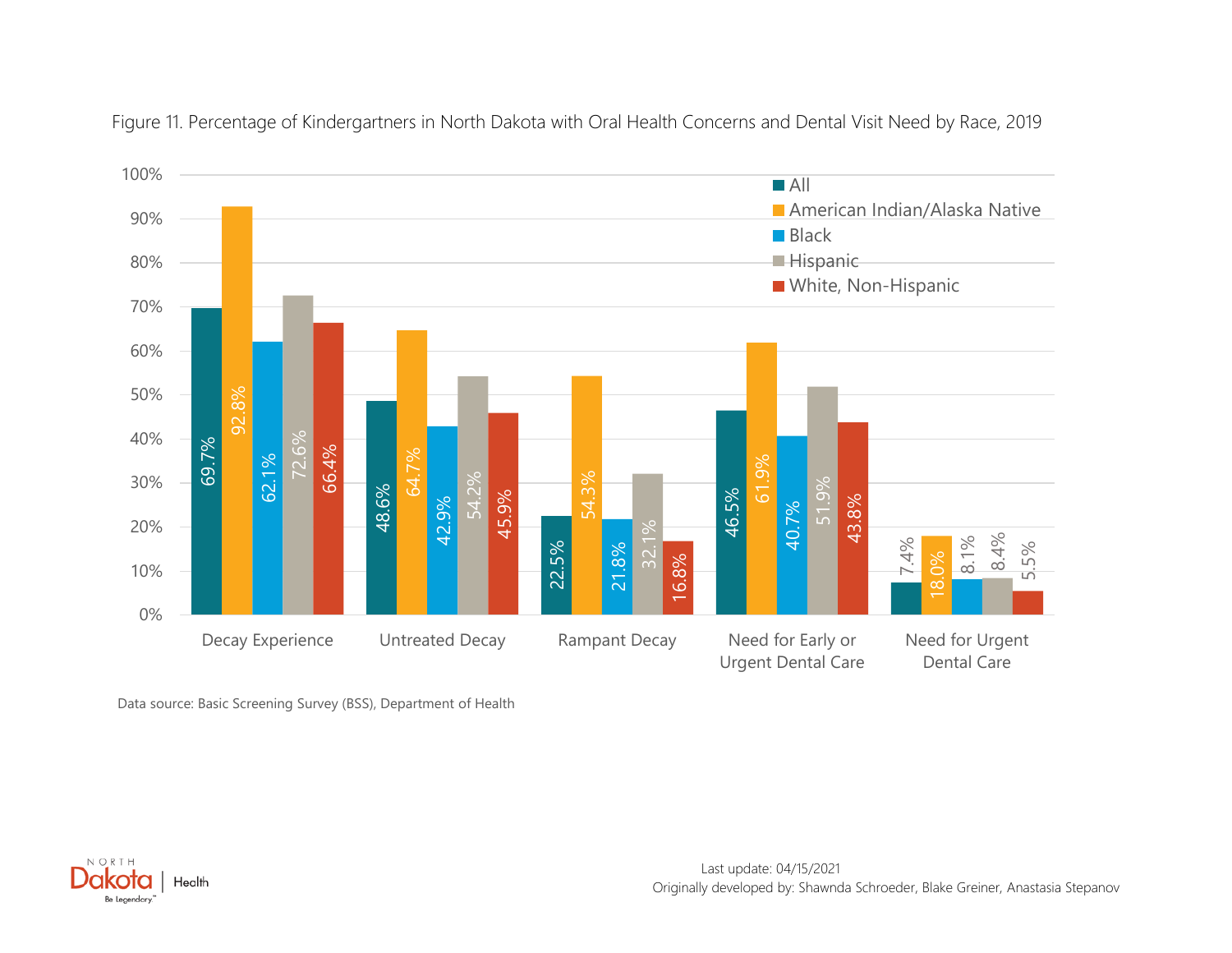<span id="page-10-0"></span>

Figure 12. Percentage of Kindergartners in North Dakota by Oral Health Indicator and Race, 2019

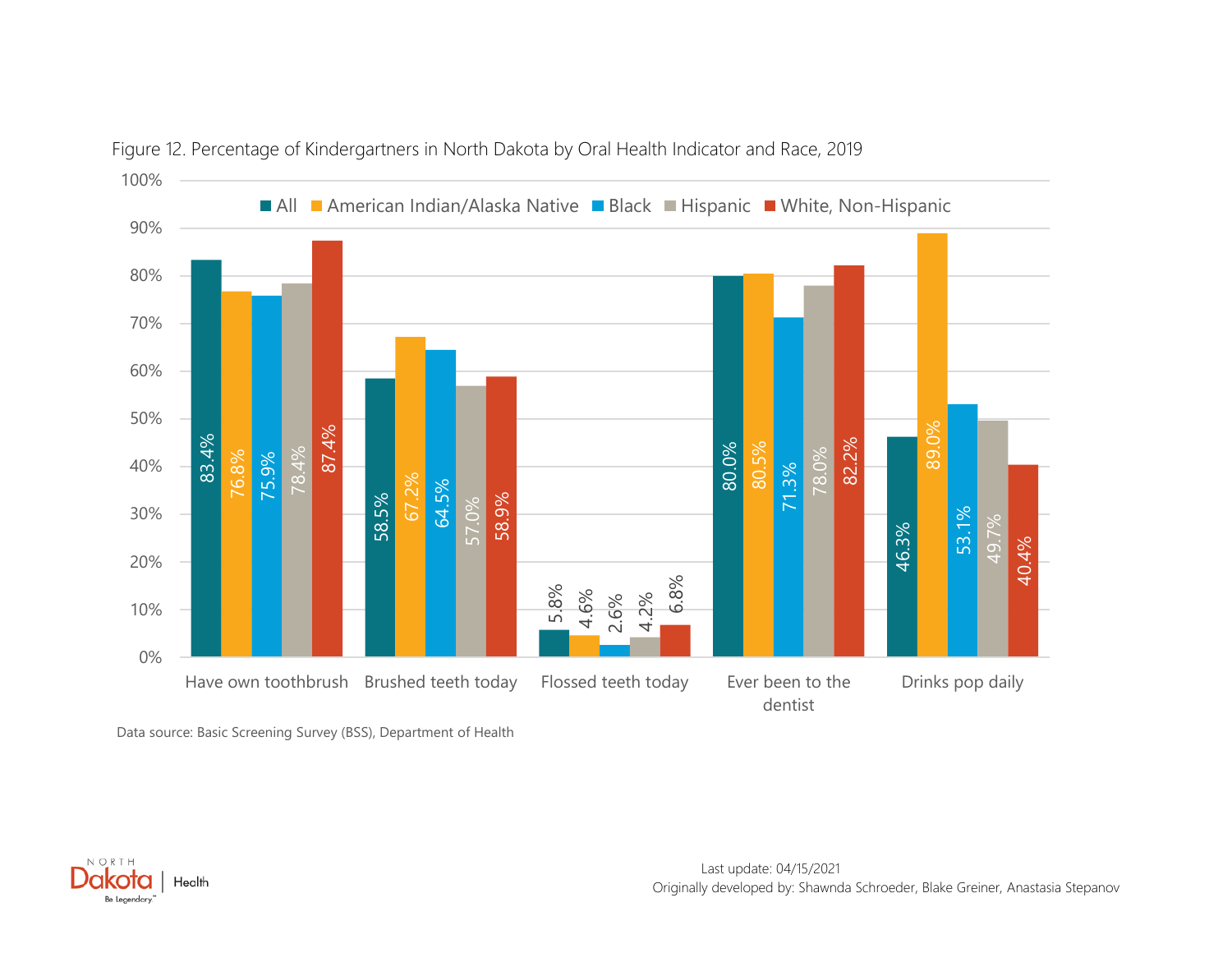<span id="page-11-0"></span>

Figure 13. Percentage of Kindergartners in North Dakota with Oral Health Concerns and Dental Visit Need by Geography, 2019

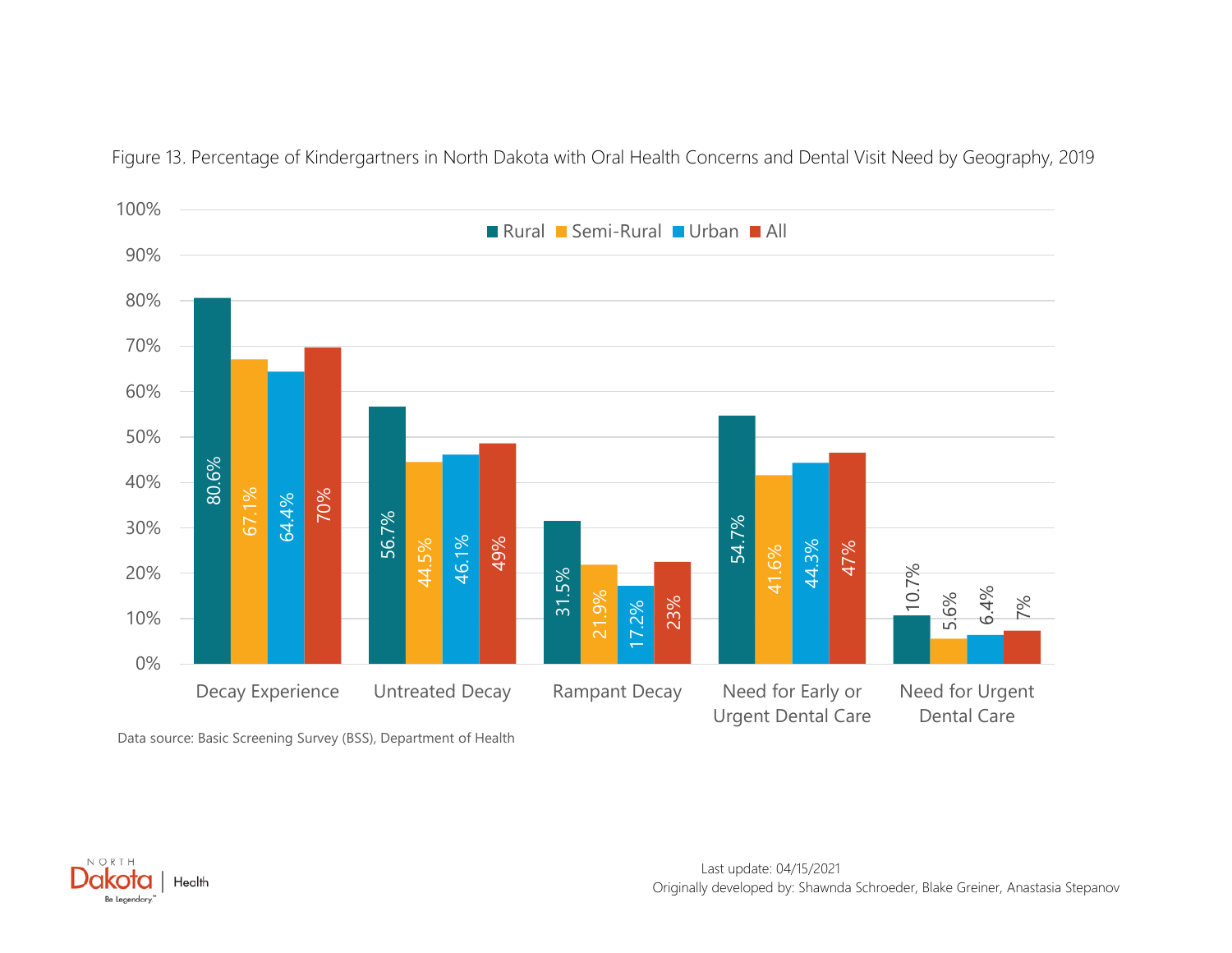<span id="page-12-0"></span>

Figure 14. Percentage of Kindergartners in North Dakota by Oral Health Indicator and Geography, 2019

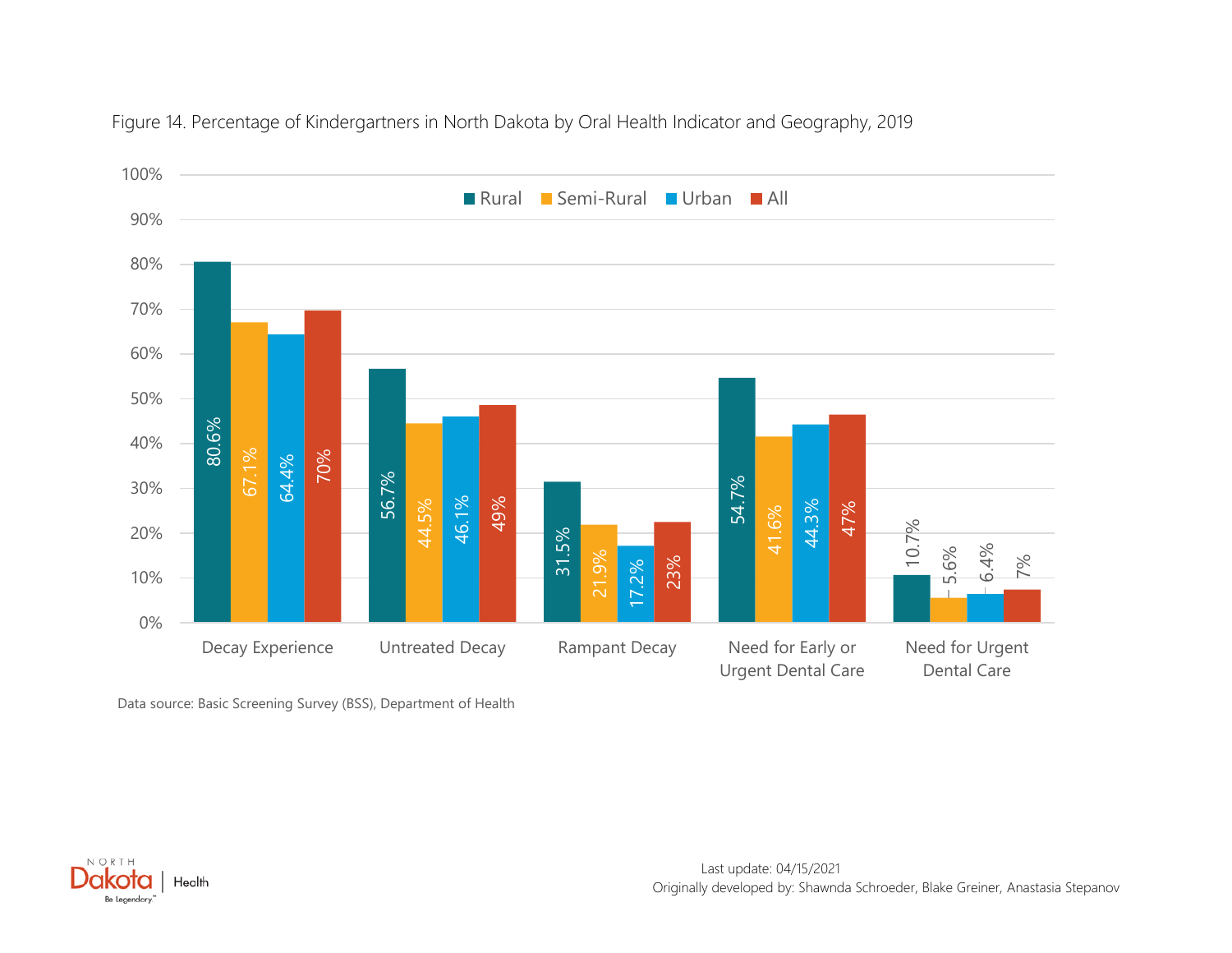## <span id="page-13-0"></span>Third Grade Students in North Dakota



<span id="page-13-1"></span>Figure 15. Percentage of Third Grade Students in North Dakota with a Dental Sealant on at Least One Molar



<span id="page-13-2"></span>Figure 16. Percentage of Third Grade Students in North Dakota with Tooth Decay

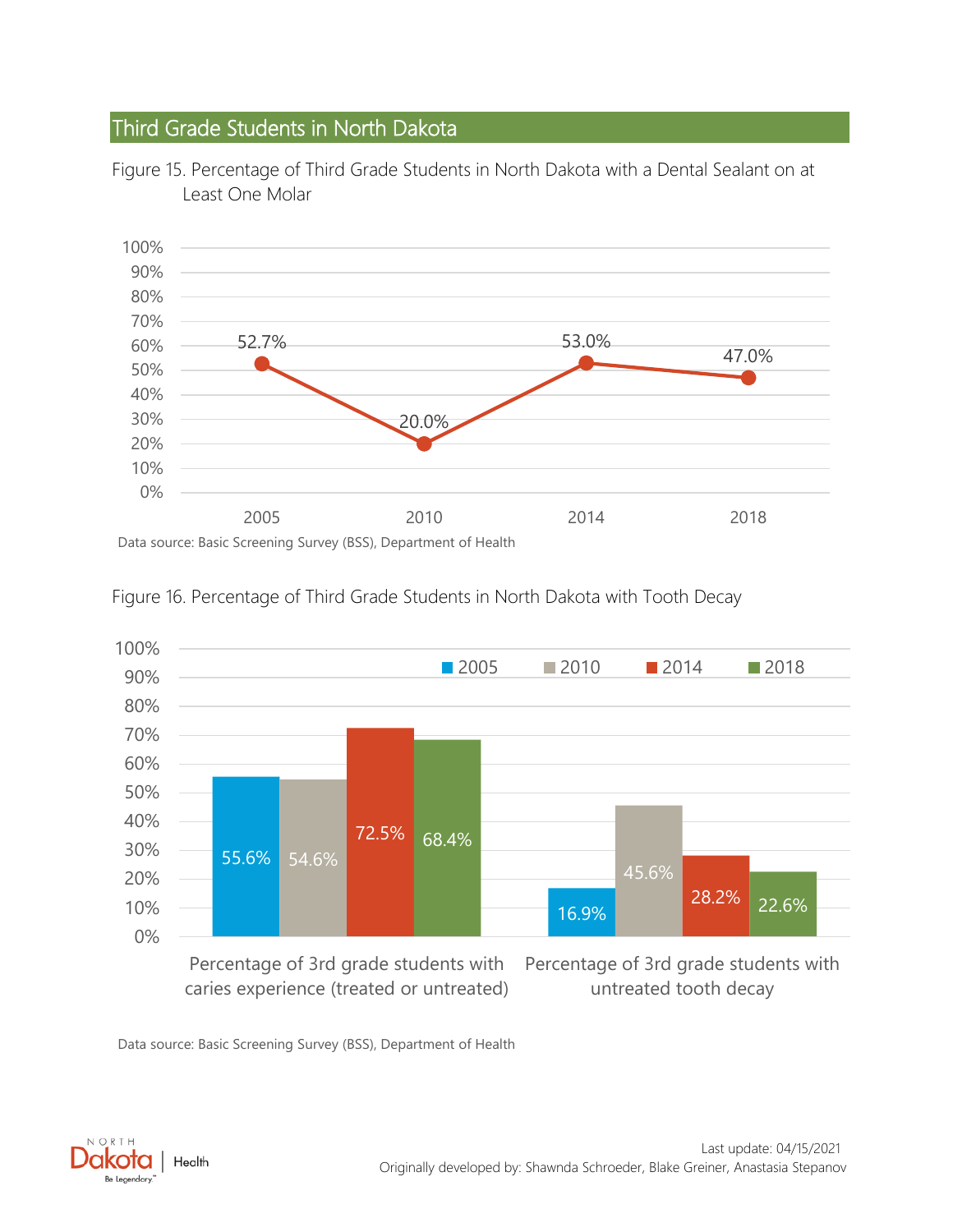<span id="page-14-0"></span>Figure 17. Percentage of Third Grade Students in North Dakota in Need of Treatment and with Preventive Visits



Data note: No data were collected in 2005, 2010, nor 2014 for the measure "early or urgent dental care"

<span id="page-14-1"></span>



Data source: Basic Screening Survey (BSS) For Children Attending Third-Grade

Data note: In school years 2004-2005, 2009-2010, and 2014-2015, the sample for students who were Hispanic and Black/African American were too small to report.

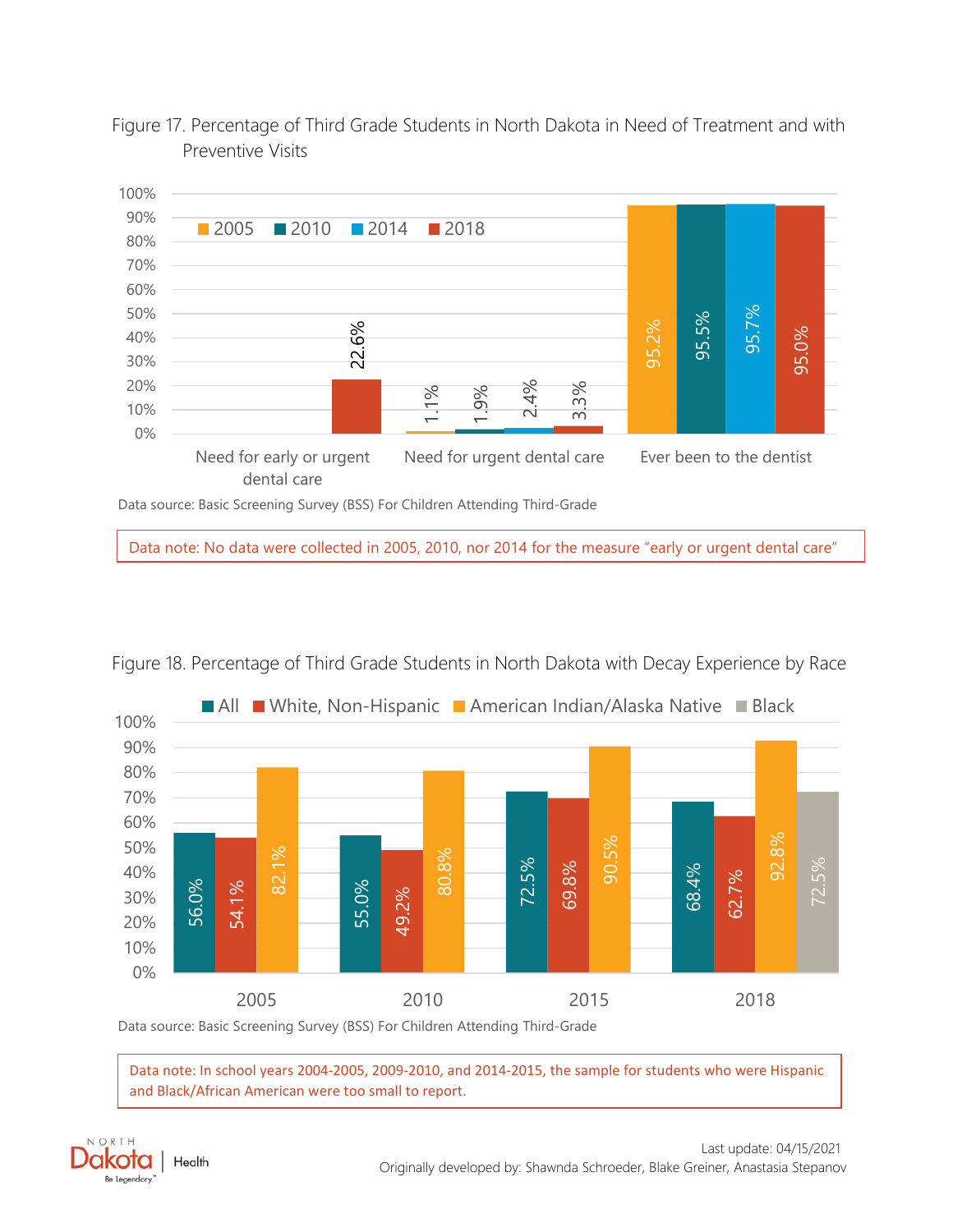

<span id="page-15-0"></span>Figure 19. Percentage of Third Grade Students in North Dakota with Untreated Decay by Race



<span id="page-15-1"></span>

Data note: In school-years 2004-2005, 2009-2010 and 2014-2015, the sample for students who were Hispanic



Data source: Basic Screening Survey (BSS) For Children Attending Third-Grade

or Black/African American were too small to report.

Data note: In school-years 2004-2005, 2009-2010 and 2014-2015, the sample for students who were Hispanic or Black/African American were too small to report. The 2004-2005 report did not look at rampant decay.

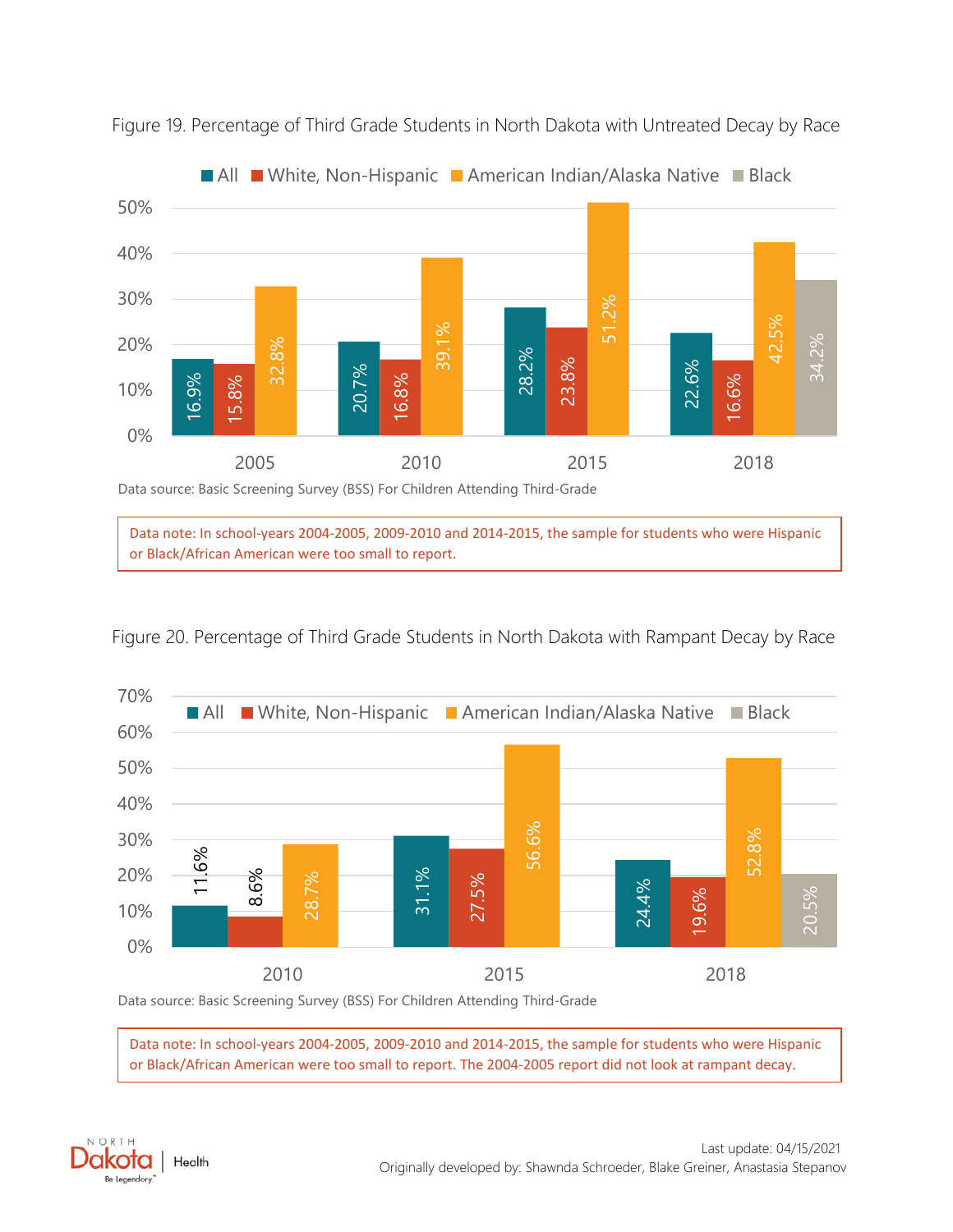

<span id="page-16-0"></span>Figure 21. Percentage of Third Grade Students in North Dakota with Dental Sealant(s) by Race

Data note: In school-years 2004-2005, 2009-2010 and 2014-2015, the sample for students who were Hispanic or Black/African American were too small to report.

# <span id="page-16-1"></span>Figure 22. Percentage of Third Grade Students in North Dakota with Need for Early and/or



Data source: Basic Screening Survey (BSS) For Children Attending Third-Grade

Data note: In school-years 2004-2005, 2009-2010 and 2014-2015, the sample for students who were Hispanic or Black/African American were too small to report.

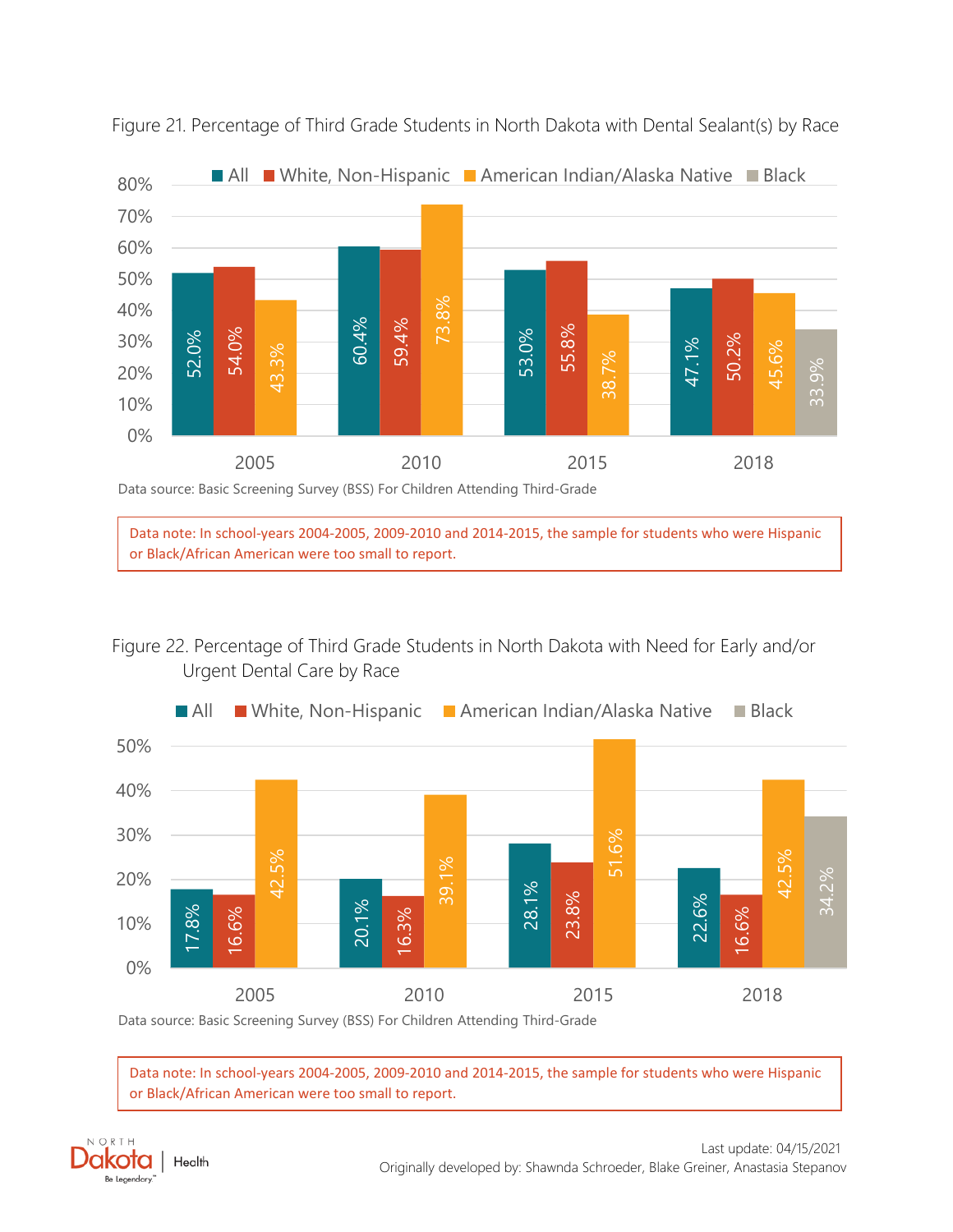<span id="page-17-0"></span>Figure 23. Percentage of Third Grade Students in North Dakota with Need for Urgent Dental Care by Race



Data note: In school years 2004-2005, 2009-2010 and 2014-2015, the sample for students who were Hispanic or Black/African American were too small to report.

# <span id="page-17-1"></span>Figure 24. Percentage of Third Grade Students in North Dakota who **Have Their Own**



Data note: In school-years 2004-2005, 2009-2010 and 2014-2015, the sample for students who were Hispanic or Black/African American were too small to report.

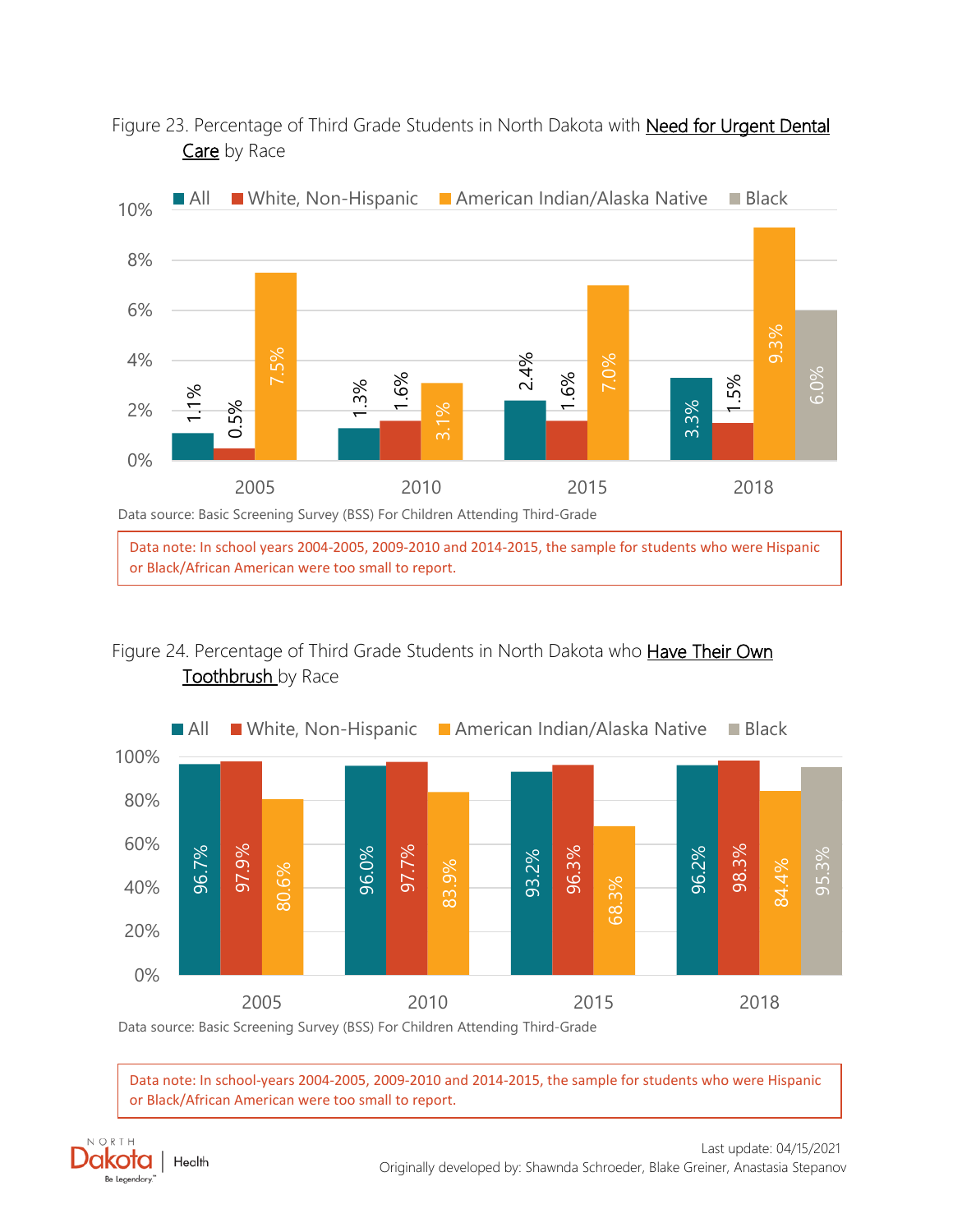<span id="page-18-0"></span>



# <span id="page-18-1"></span>Figure 26. Percentage of Third Grade Students in North Dakota who Flossed Their Teeth



Data note: A breakdown by race was only available for data collected during 2014-2015 and 2017-2018 school year and in 2014-2015 data for Black/African American was not available.

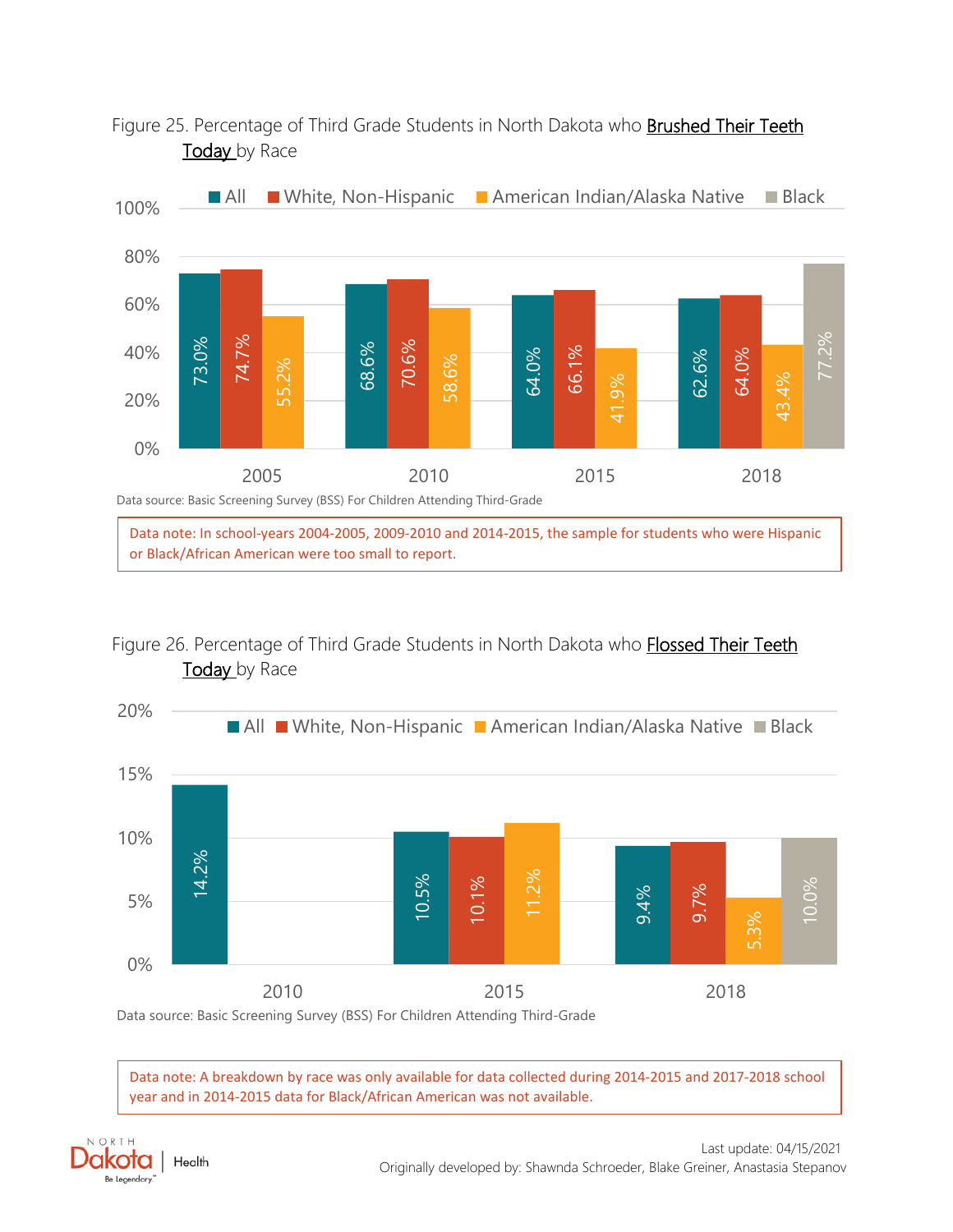

### <span id="page-19-0"></span>Figure 27. Percentage of Third Grade Students in North Dakota who have Ever Been to the Dentist by Race

or Black/African American were too small to report.



<span id="page-19-1"></span>

Data source: Basic Screening Survey (BSS) For Children Attending Third-Grade

Data note: Data broken down by race for this variable were only available for the 2017-2018 school year.

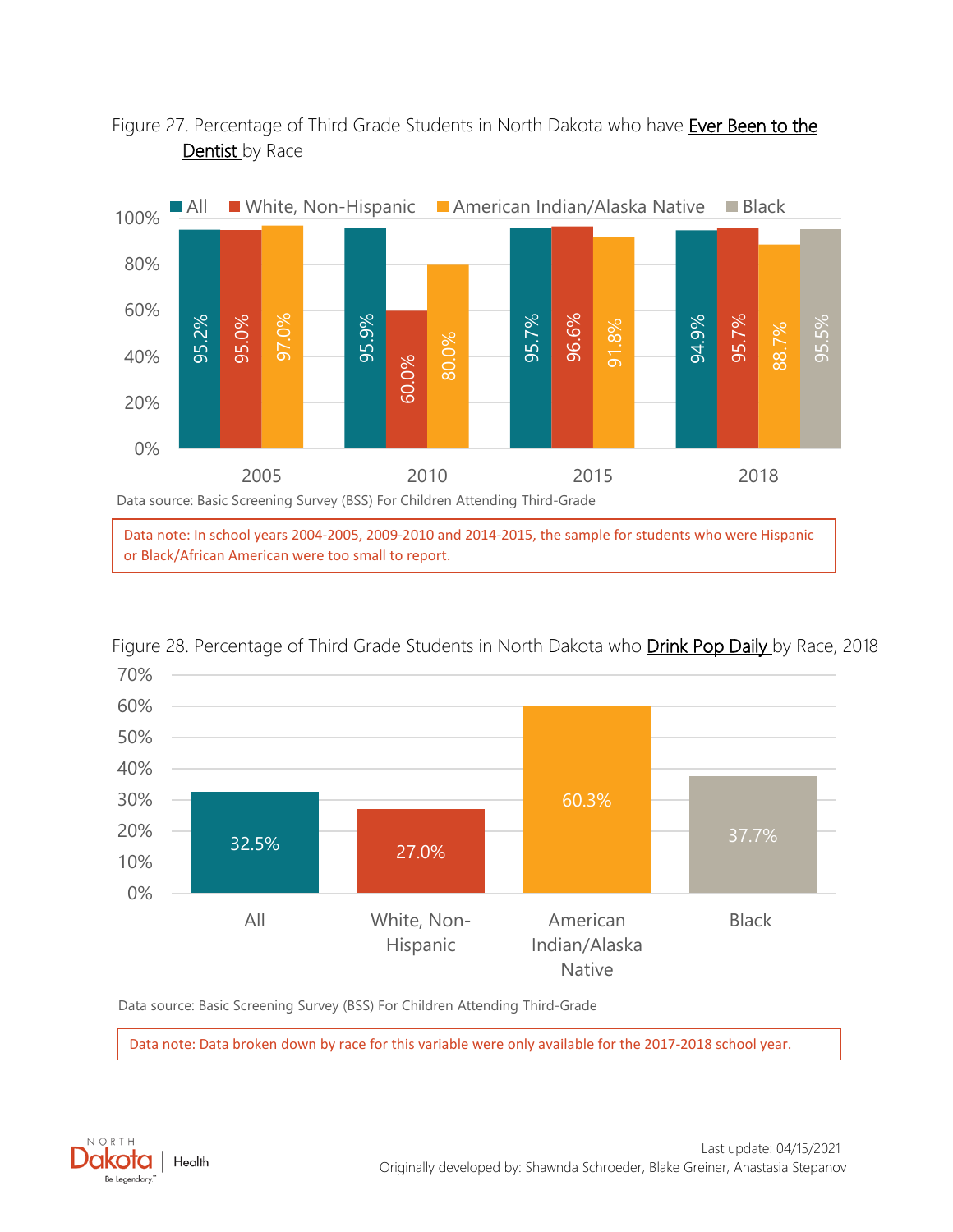

<span id="page-20-0"></span>Figure 29. Percentage of Third Grade Students in North Dakota with **Decay Experience** by Geography

Data note: There were no rural/urban comparison in the 2004-2005 data. There was no category for "semirural" in the 2009-2010 data and "semi-rural" are included in the "rural" category. In 2014-2015, there were no data for "semi-rural".

<span id="page-20-1"></span>Figure 30. Percentage of Third Grade Students in North Dakota with Untreated Decay by Geography



Data note: There were no rural/urban comparison in the 2004-2005 data. There was no category for "semirural" in the 2009-2010 data and "semi-rural" are included in the "rural" category. In 2014-2015, there were no data for "semi-rural".

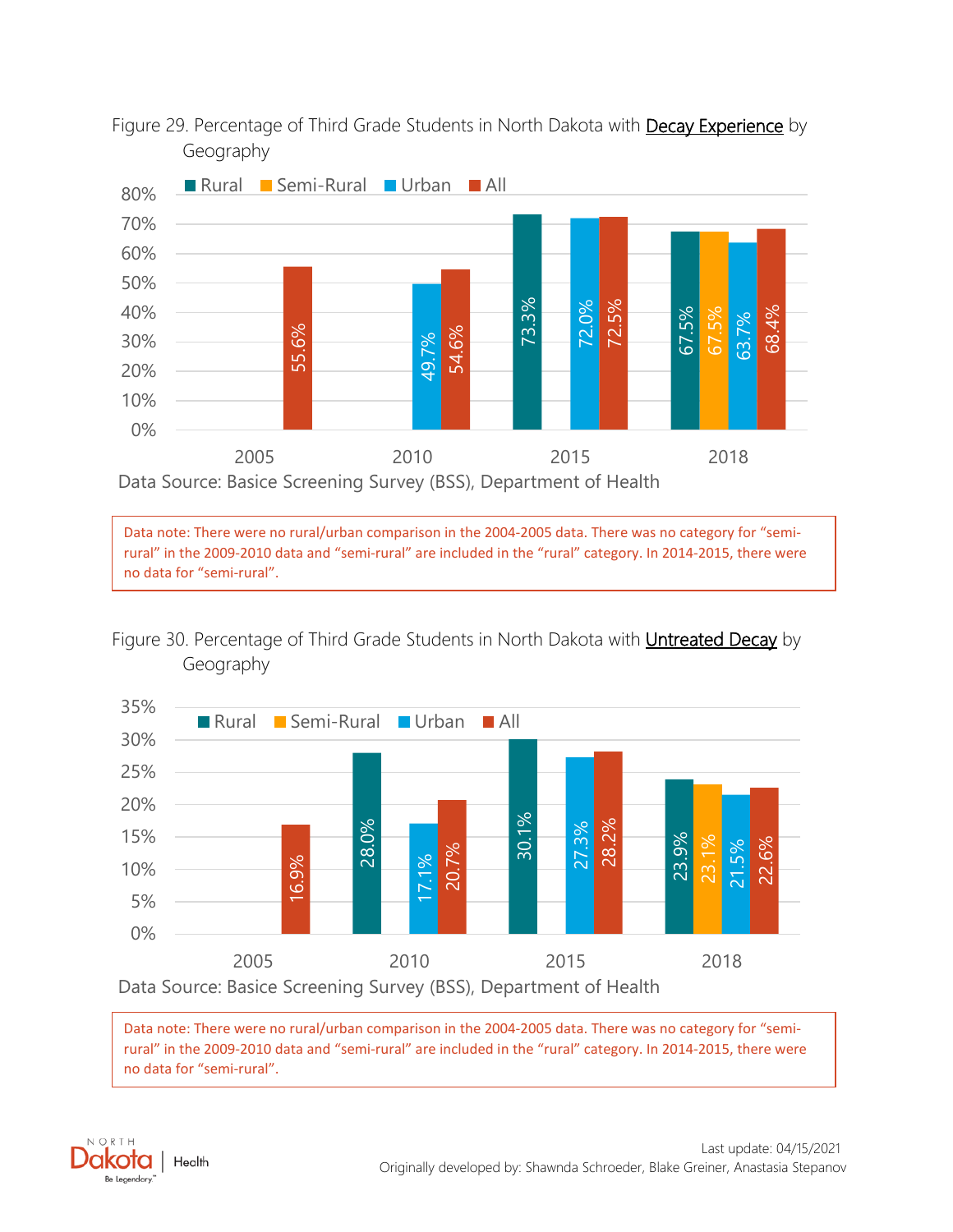

<span id="page-21-0"></span>Figure 31. Percentage of Third Grade Students in North Dakota with Rampant Decay by Geography

Data Source: Basice Screening Survey (BSS), Department of Health

Data note: There were no rural/urban comparison in the 2004-2005 data. There was no category for "semirural" in the 2009-2010 data and "semi-rural" are included in the "rural" category. In 2014-2015, there were no data for "semi-rural".

<span id="page-21-1"></span>



Data note: There were no rural/urban comparison in the 2004-2005 data. There was no category for "semirural" in the 2009-2010 data and "semi-rural" are included in the "rural" category. In 2014-2015, there were no data for "semi-rural".

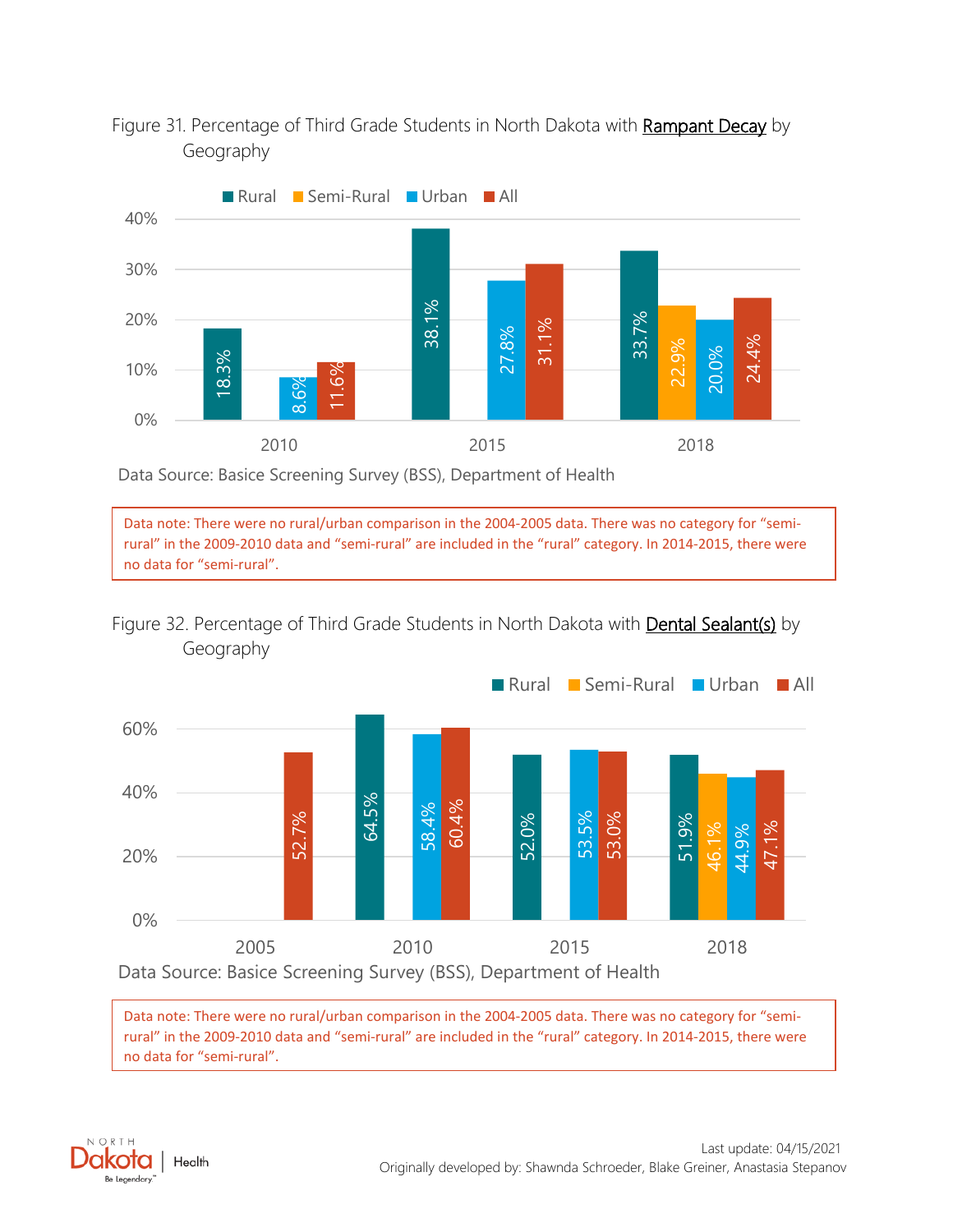<span id="page-22-0"></span>



Data note: There were no rural/urban comparison in the 2005 data. There was no category for "semi-rural" in the 2010 data and "semi-rural" are included in the "rural" category. In 2014-2015, there were no data for "semi-rural".

#### <span id="page-22-1"></span>Figure 34. Percentage of Third Grade Students in North Dakota with Need for Urgent Dental Care by Geography



Data Source: Basice Screening Survey (BSS), Department of Health

Data note: There were no rural/urban comparison in the 2004-2005 data. There was no category for "semirural" in the 2009-2010 data and "semi-rural" are included in the "rural" category. In 2014-2015, there were no data for "semi-rural".

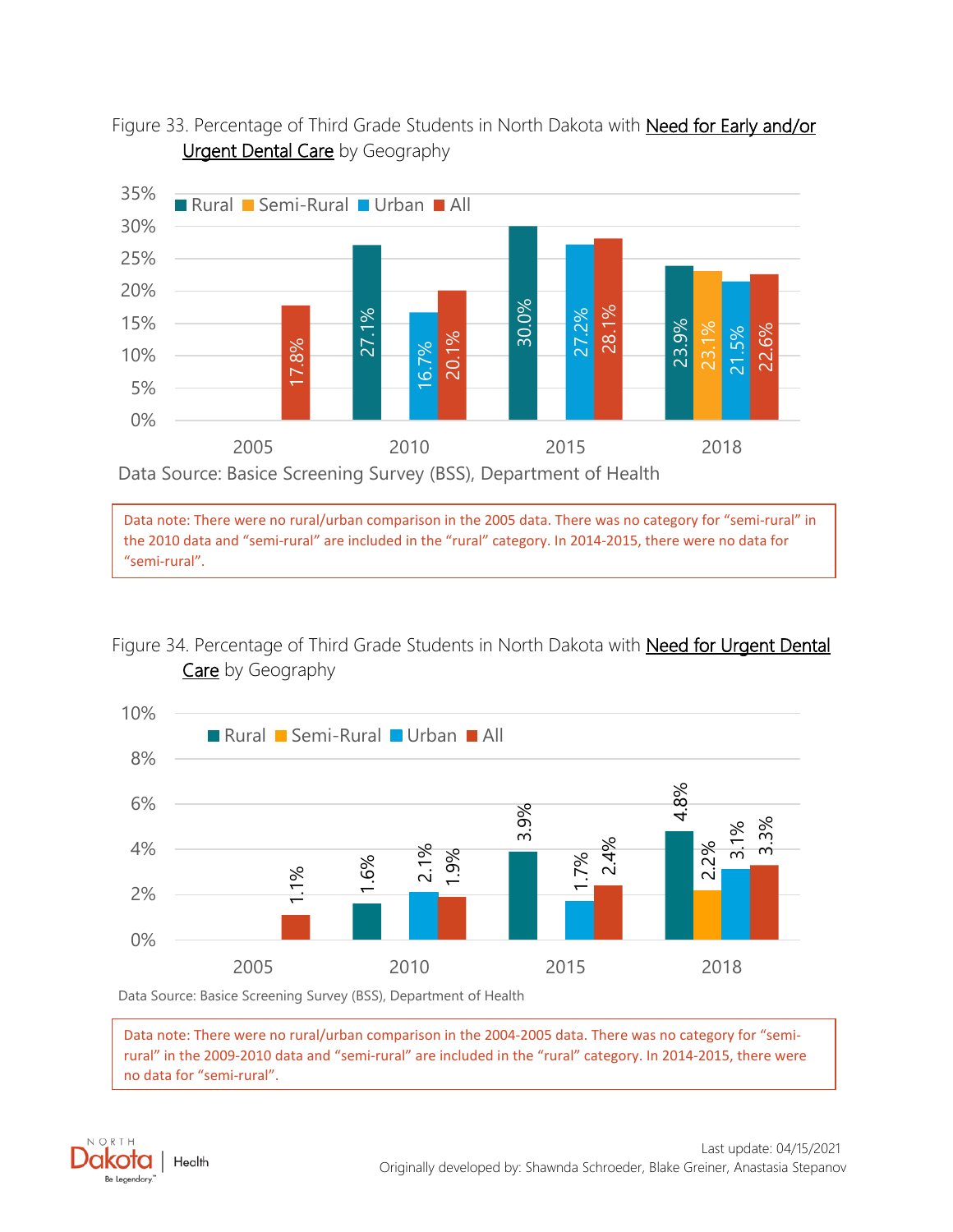

### <span id="page-23-0"></span>Figure 35. Percentage of Third Grade Students in North Dakota who Have Their Own **Toothbrush** by Geography

Data Source: Basice Screening Survey (BSS), Department of Health

Data note: There were no rural/urban comparison in the 2005 data. There was no category for "semi-rural" in the 2010 data and "semi-rural" are included in the "rural" category. In 2014-2015, there were no data for "semi-rural".

<span id="page-23-1"></span>Figure 36. Percentage of Third Grade Students in North Dakota who **Brushed Their Teeth** Today by Geography



Data Source: Basice Screening Survey (BSS), Department of Health

Data note: There were no rural/urban comparison in the 2005 data. There was no category for "semi-rural" in the 2010 data and "semi-rural" are included in the "rural" category. In 2014-2015, there were no data for "semi-rural".

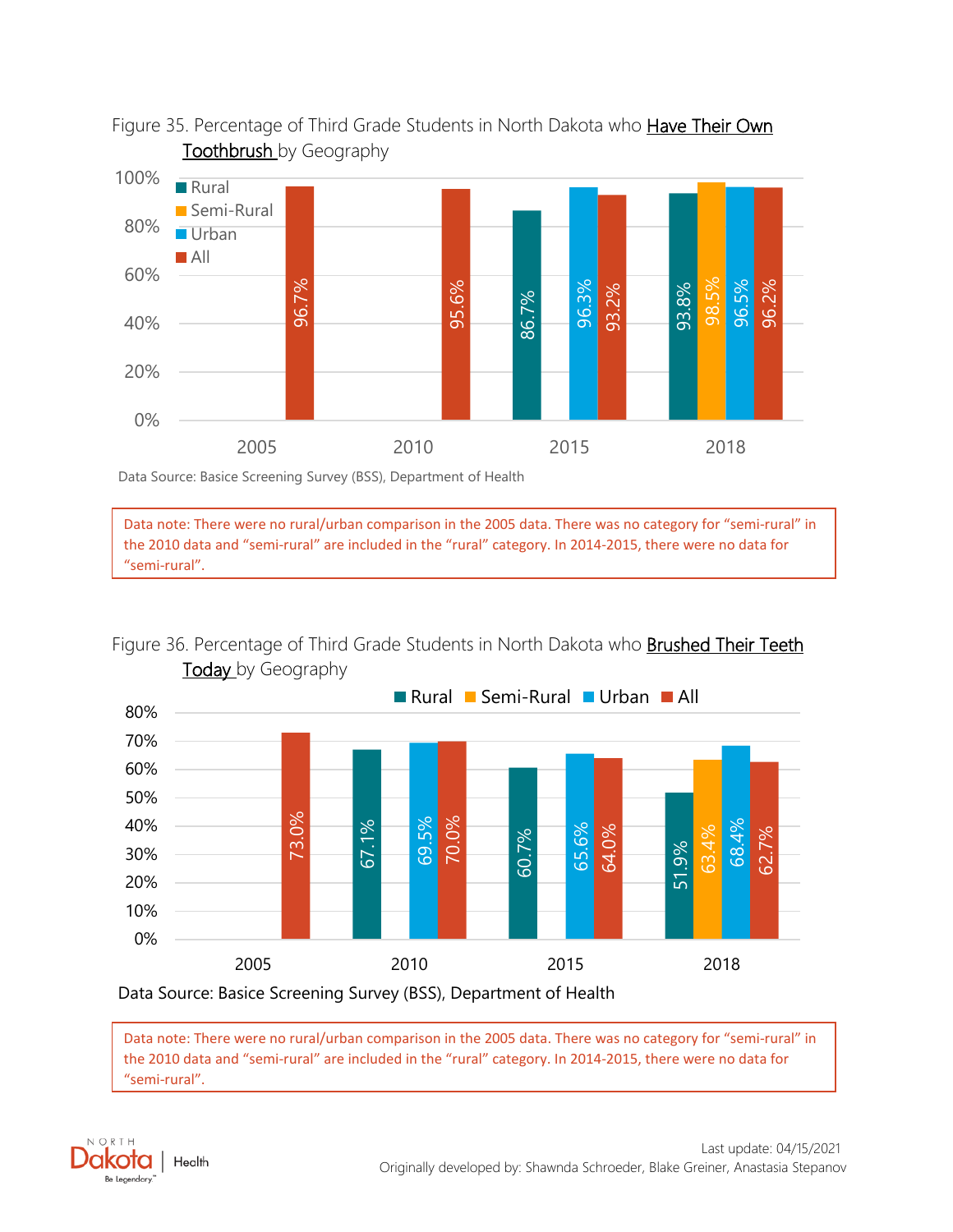<span id="page-24-0"></span>



Data Source: Basice Screening Survey (BSS), Department of Health

Data note: There were no rural/urban comparison in the 2005 data. There was no category for "semi-rural" in the 2010 data and "semi-rural" are included in the "rural" category. In 2014-2015, there were no data for "semi-rural".

# <span id="page-24-1"></span>Figure 38. Percentage of Third Grade Students in North Dakota who have Ever Been to the



Data Source: Basice Screening Survey (BSS), Department of Health

Data note: There were no rural/urban comparison in the 2005 data. There was no category for "semi-rural" in the 2010 data and "semi-rural" are included in the "rural" category. In 2014-2015, there were no data for "semi-rural".

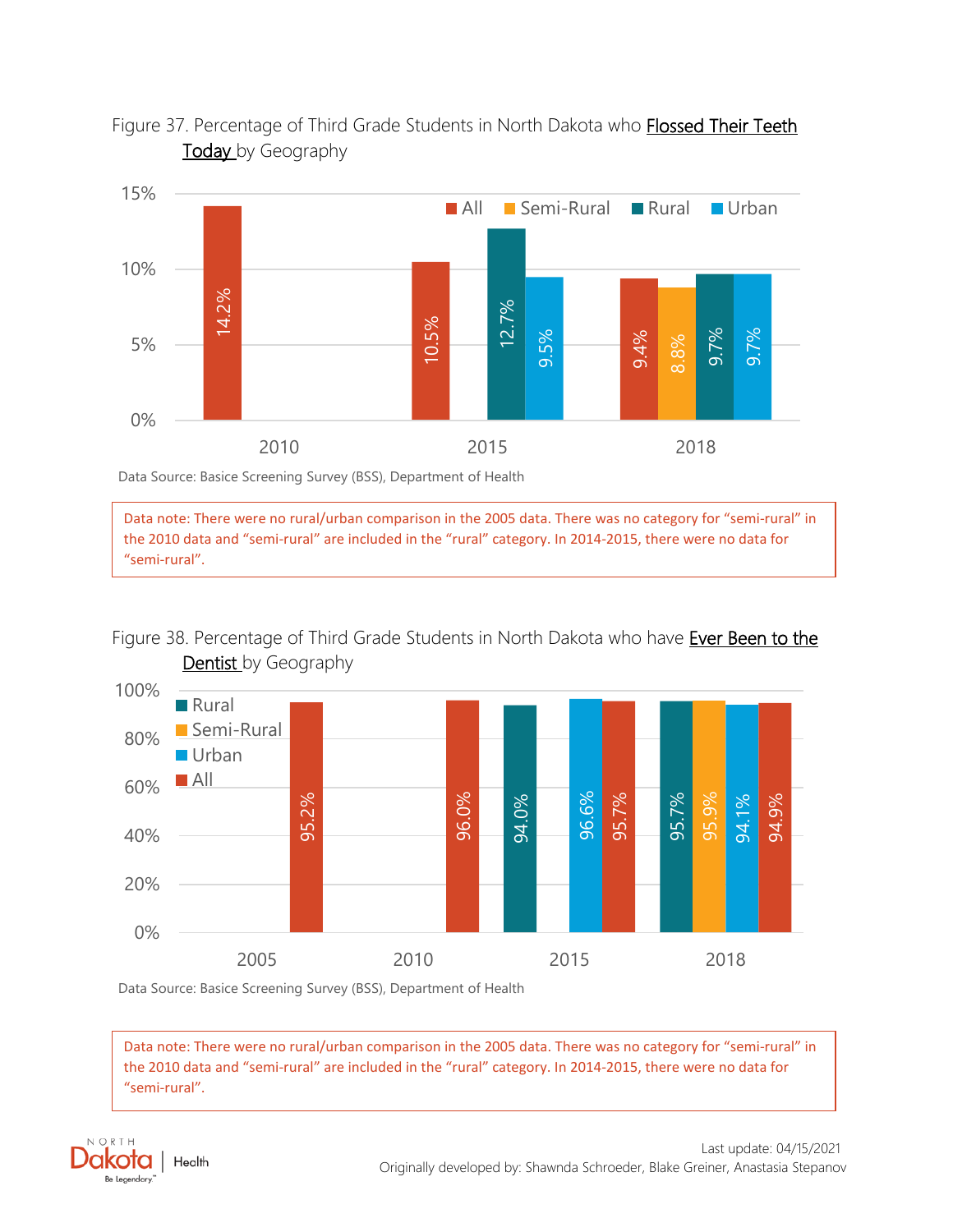## <span id="page-25-0"></span>North Dakota Youth Grades 7-8 and 9-12

<span id="page-25-1"></span>



Data source: Youth Risk Behavior Survey (YRBS)

<span id="page-25-2"></span>Figure 40. Percentage of Youth Grades 7-8 and 9-12 in North Dakota Reporting use of Chewing Tobacco, Snuff or Dip in the Past 30-Days



Data source: Youth Risk Behavior Survey (YRBS)

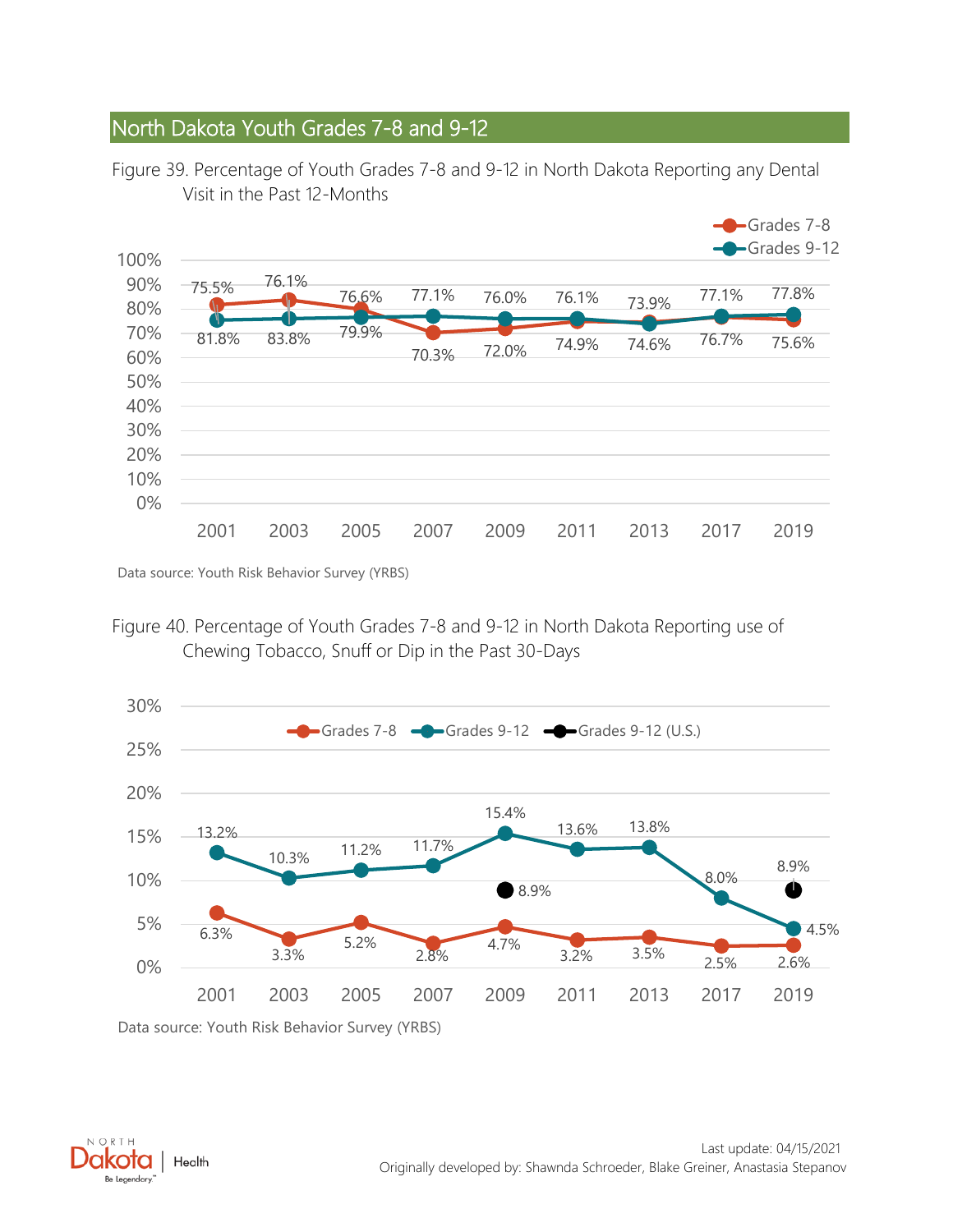

<span id="page-26-0"></span>Figure 41. Percentage of Youth Grades 9-12 in North Dakota Reporting One or More Cavities

Data source: Youth Risk Behavior Survey (YRBS)

#### <span id="page-26-1"></span>North Dakota Medicaid-Enrolled Youth (ages 0-21)

<span id="page-26-2"></span>Figure 42. Percentage of North Dakota Medicaid-enrolled Children (ages 0-21) with Any Dental Visit, Preventive Visit, or Treatment-based Visit in the past 12-months



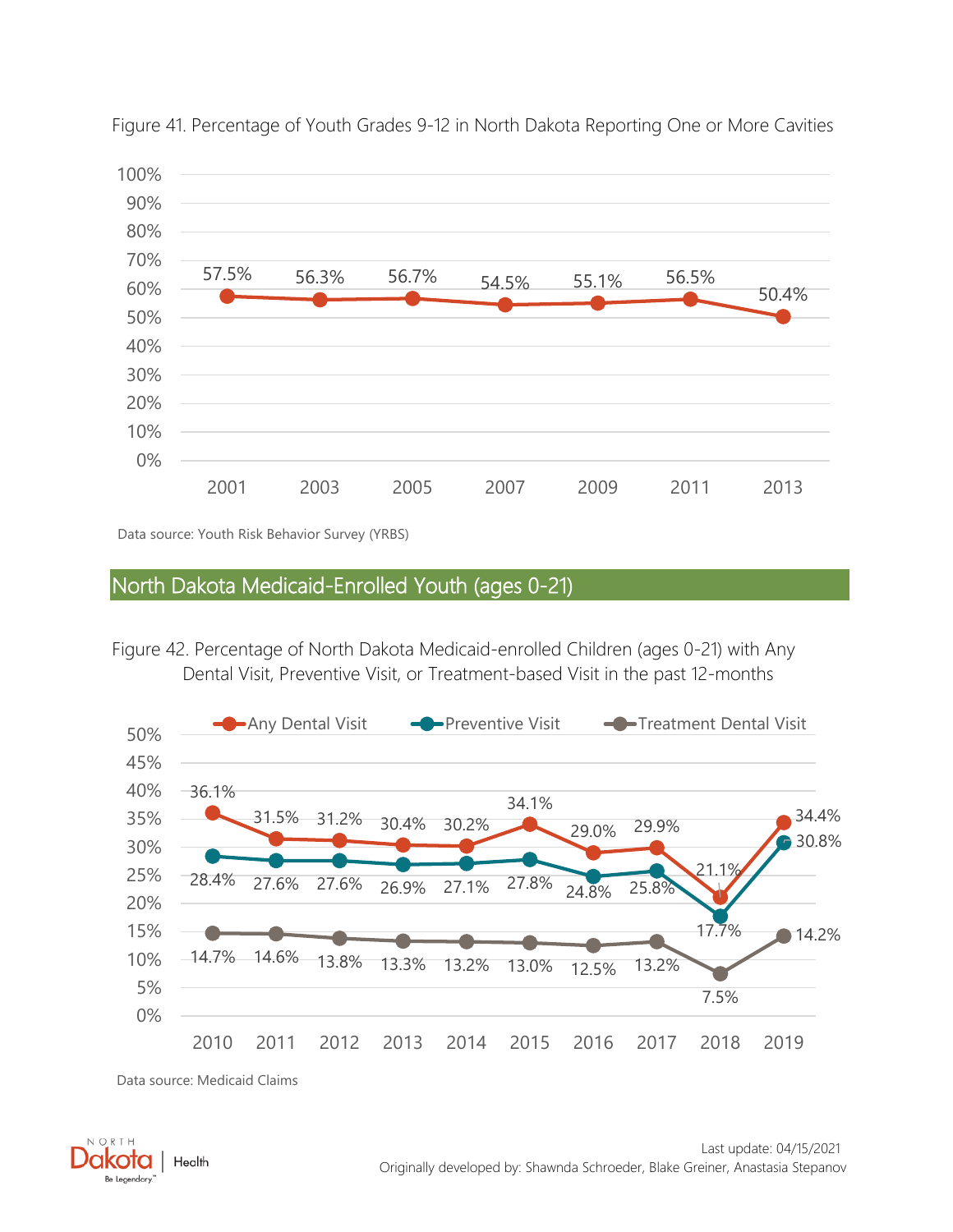

<span id="page-27-0"></span>Figure 43. Percentage of Medicaid-enrolled Children (ages 0-21) with **Any Dental Visit** in the past 12-months

Data source: Medicaid Claims

<span id="page-27-1"></span>Figure 44. Percentage of Medicaid-enrolled Children (ages 0-21) with a Preventive Visit in the past 12-months



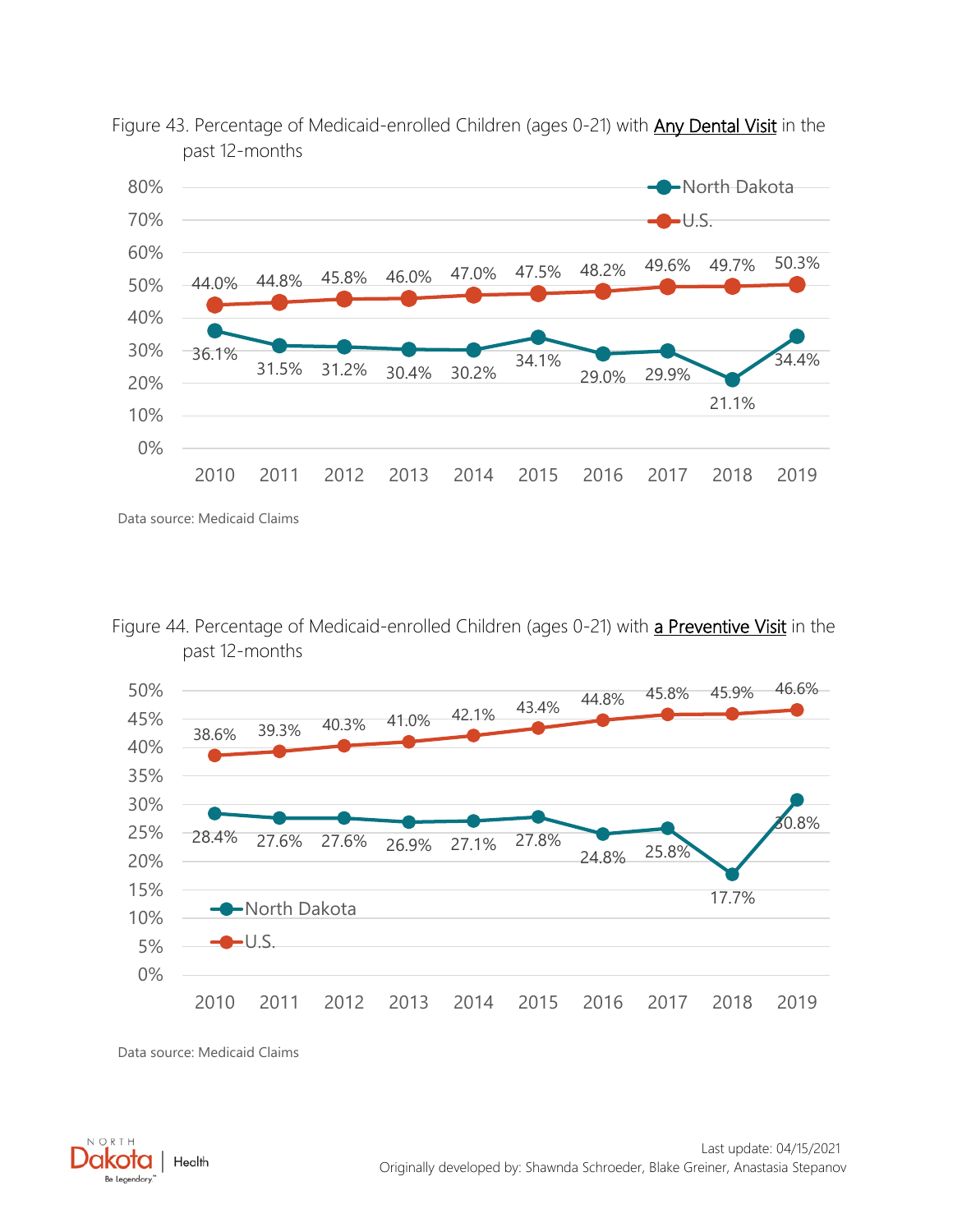

<span id="page-28-0"></span>

Data source: Medicaid Claims

<span id="page-28-1"></span>Figure 46. Percentage of Medicaid-enrolled Children (ages 0-21) Receiving a Dental Sealant on a Permanent Molar Tooth